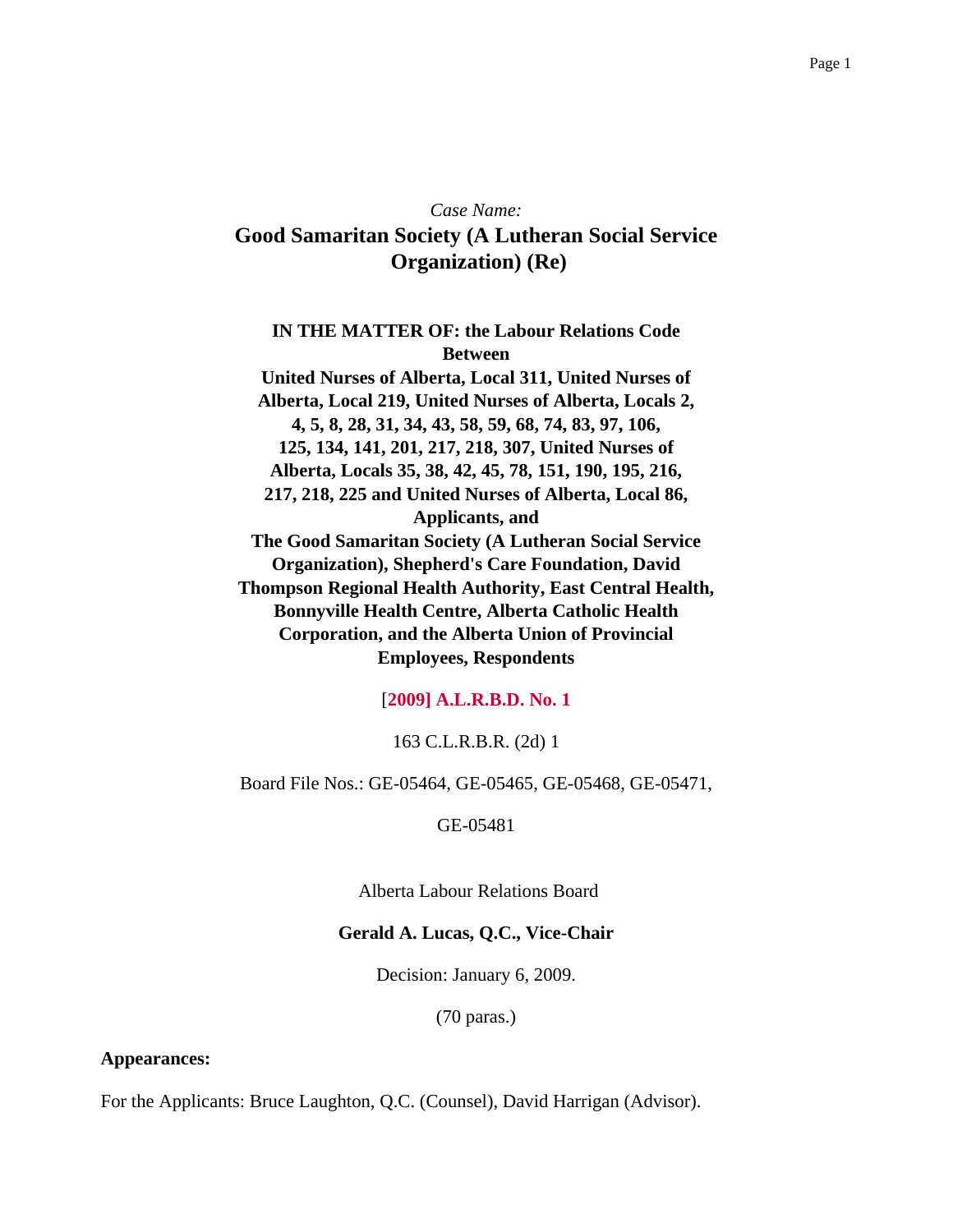For the Respondents: Good Samaritan Society (A Lutheran Social Service Organization); Alberta Catholic Health Corporation; David Thompson Regional Health Authority; and East Central Health - Craig Neuman, Q.C.

Shepherd's Care Foundation: Albert Lavergne (Counsel).

Bonnyville Health Centre: Vicki Giles.

Alberta Continuing Care Association: Hugh McPhail, Q.C.

The Alberta Union of Provincial Employees: Simon Renouf, Q.C., (Counsel), Ron Hodgins (Advisor).

## **REASONS FOR DECISION**

#### *Applications*

**1** Over the course of approximately one month the Board received five determination applications made by or on behalf of the United Nurses of Alberta ("UNA"), pursuant to section 12(3)(o), as follows:

- (a) on August 22, 2008 UNA's Local 311 applied to have all six of the Licensed Practical Nurses ("LPNs") working for the Good Samaritan Society (A Lutheran Social Service Organization) ("Good Samaritan") at the Millwoods Assisted Living Facility included in UNA's direct nursing care bargaining unit;
- (b) on August 22, 2008 UNA's Local 219 applied to have all 17 of the LPNs working for Shepherd's Care Foundation ("Shepherd's Care") at the Millwoods Shepherd's Care Centre included in UNA's direct nursing care bargaining unit;
- (c) on September 3, 2008 UNA's Locals 2, 4, 5, 8, 28, 31, 34, 43, 58, 59, 68, 74, 83, 97, 106, 125, 134, 141, 201, 217, 218, and 307 applied to have all 19 of the LPNs working for the David Thompson Regional Health Authority ("David Thompson") at the Red Deer Nursing Home included in UNA's direct nursing care bargaining unit;
- (d) on September 10, 2008 UNA's Locals 35, 38, 42, 45, 55, 69, 78, 151, 190, 195, 216, 217, 218, and 225 applied to have all 7 of the LPNs working for East Central Health ("East Central") at the Manville Care Centre included in UNA's direct nursing care bargaining unit; and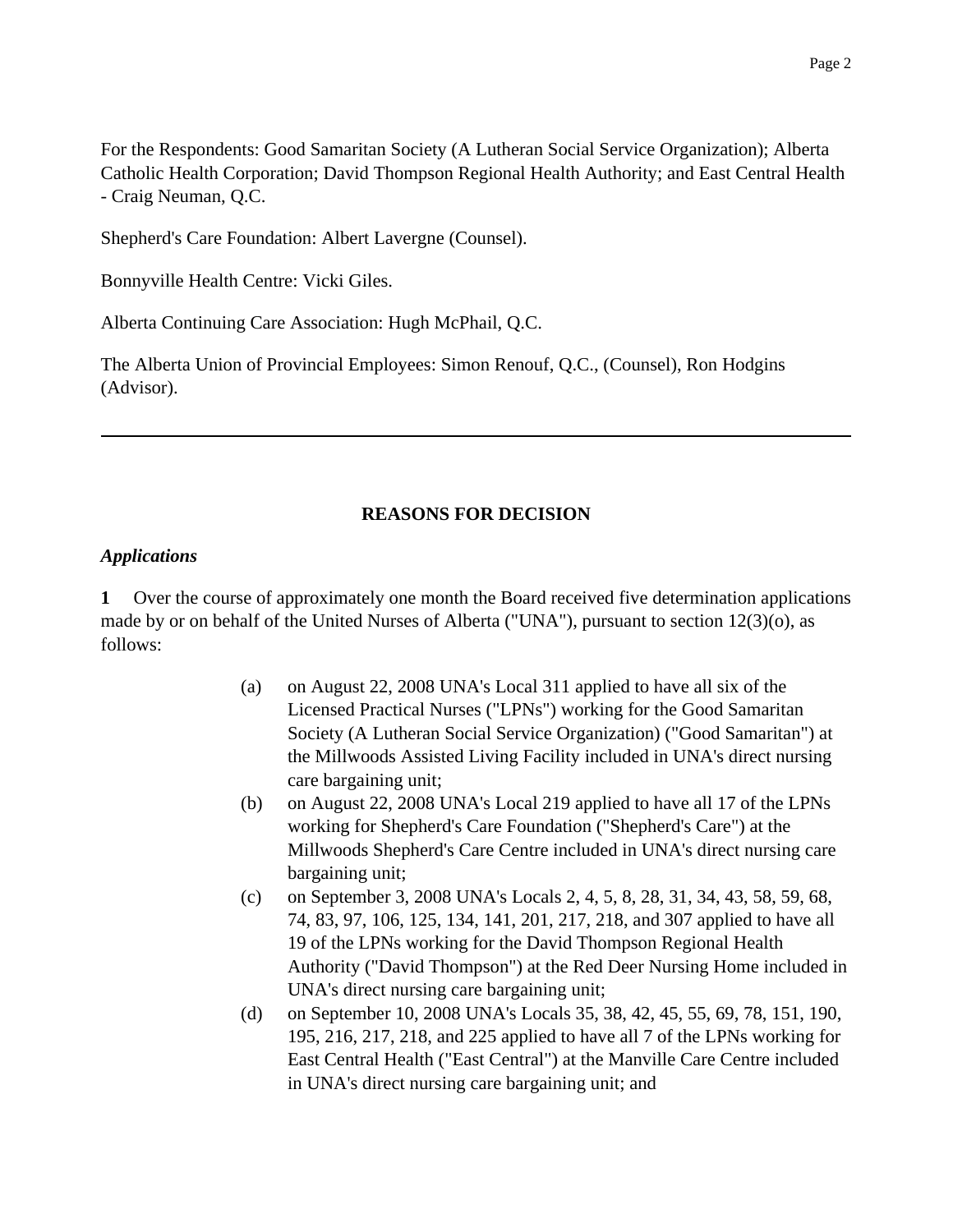(e) on September 26, 2008 UNA's Local 86 applied to have all 19 of the LPNs working for the Bonnyville Health Centre ("Bonnyville") included in UNA's direct nursing care bargaining unit.

**2** The Alberta Union of Provincial Employees ("AUPE") is certified as the bargaining agent for the auxiliary nursing care bargaining unit for each of Good Samaritan, Shepherd's Care, David Thompson, East Central and Bonnyville at all five of the employer locations described in UNA's determination applications and since that bargaining unit includes the LPNs it filed objections to all of the applications. As part of its opposition AUPE also seeks summary dismissal of the applications pursuant to section  $16(4)(e)$ .

**3** Each of the five employers also opposes UNA's applications and they join in AUPE's request to have UNA's applications summarily dismissed.

## *Hearing*

**4** The summary dismissal applications were heard by Vice Chair Lucas, sitting alone pursuant to section 9(11)(b), on October 27, 2008.

**5** At the outset of the hearing the Board announced the application of the Alberta Continuing Care Association seeking intervenor status for all five of the applications was granted.

## *Submissions on behalf of AUPE*

**6** LPNs are governed by the *Health Professions Act*, R.S.A. 2000, c. H-7 ("HPA") and section 3 of Schedule 10 to the HPA describes their scope of practice as follows:

In their practice, licensed practical nurses do one or more of the following:

- (a) apply nursing knowledge, skills and judgment to assess patients' needs,
- (b) provide nursing care for patients and families, and
- (c) provide restricted activities authorized by the regulations.

The restricted activities an LPN may provide are described in the Licensed Practical Nurses Profession Regulation, Alta. Reg. 81/2003 (the "LPNs Regulation") and, in the main, require specialized practice education or training and approval of the Registrar of the College of Licensed Practical Nurses of Alberta or the written or verbal direction from an authorized practitioner who is on site and available to assist. As is evident from this, the LPNs are regulated by their own College ("CLPNA").

**7** Registered Nurses ("RNs") are governed by Schedule 24 of the HPA and section 3 of that schedule describes their scope of practice as follows: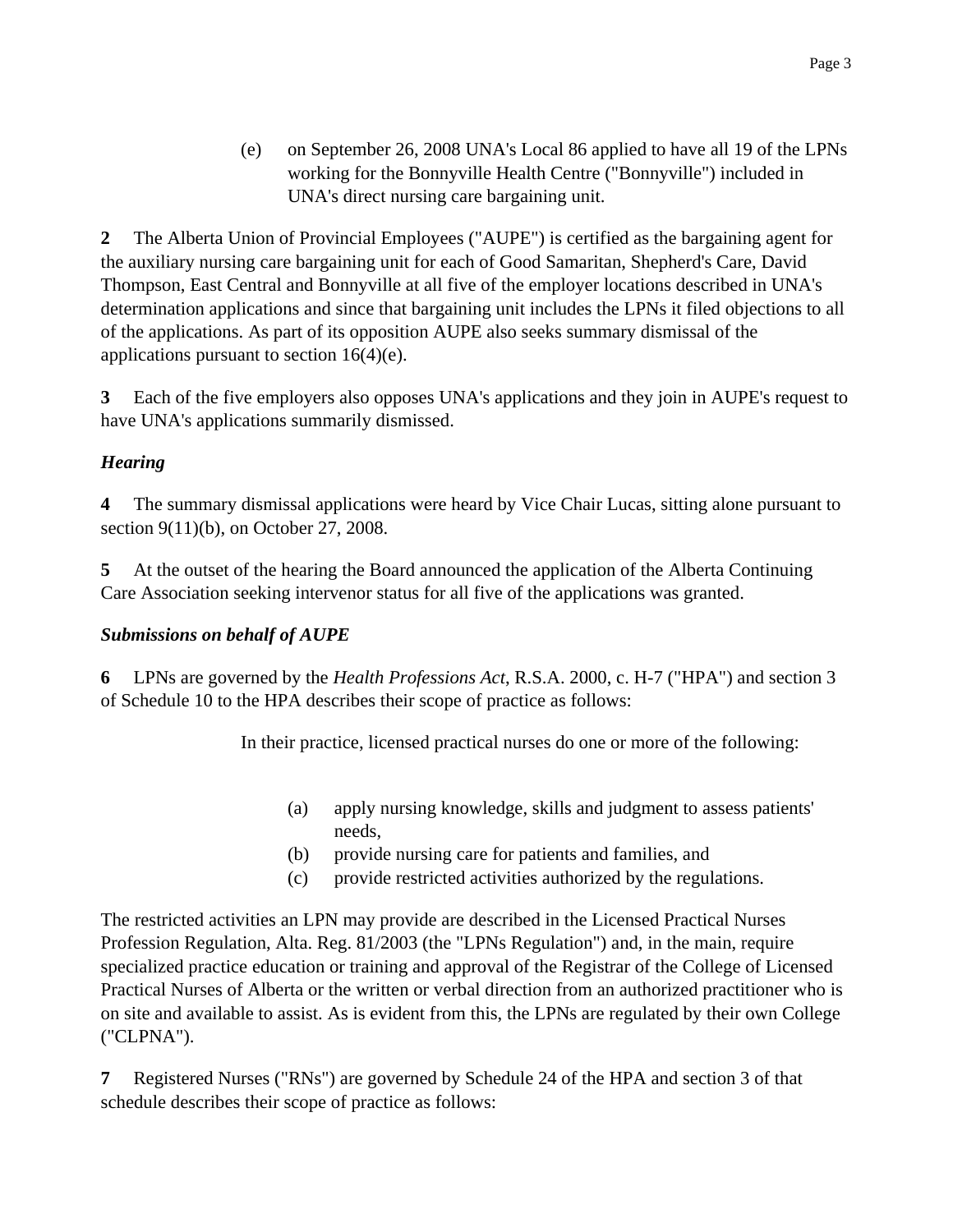In their practice, registered nurses do one or more of the following:

- (a) based on an ethic of caring and the goals and circumstances of those receiving nursing services, registered nurses apply nursing knowledge, skill and judgment to
	- (i) assist individuals, families, groups and communities to achieve their optimal physical, emotional, mental and spiritual health and well-being,
	- (ii) assess, diagnose and provide treatment and interventions and make referrals,
	- (iii) prevent or treat injury and illness,
	- (iv) teach, counsel and advocate to enhance health and well-being,
	- (v) co-ordinate, supervise, monitor and evaluate the provision of health services,
	- (vi) teach nursing theory and practice,
	- (vii) manage, administer and allocate resources related to health services, and
	- (viii) engage in research related to health and the practice of nursing, and
- (b) provide restricted activities authorized by the regulations.

**8** The regulations applicable to the RNs are the Registered Nurses Profession Regulation, Alta. Reg. 232/2005 (the "RNs Regulation"). As well, the RNs are regulated by the College and Association of Registered Nurse of Alberta ("CARNA").

**9** The Board maintains standard bargaining units for employees of hospitals and nursing homes as are described in the Board's Information Bulletin #10 which, since June 1, 2007, are:

- \* direct nursing care or nursing instruction,
- \* auxiliary nursing care,
- \* paramedical professional or technical services, and
- \* general support services.

I.B. #10 goes on to outline the standard unit descriptions used by the Board, along with a brief description of the categories of employees commonly found in the unit and, for purposes of this hearing, it is only the first two of these units that are relevant, as follows:

*Direct Nursing Care or Nursing Instruction*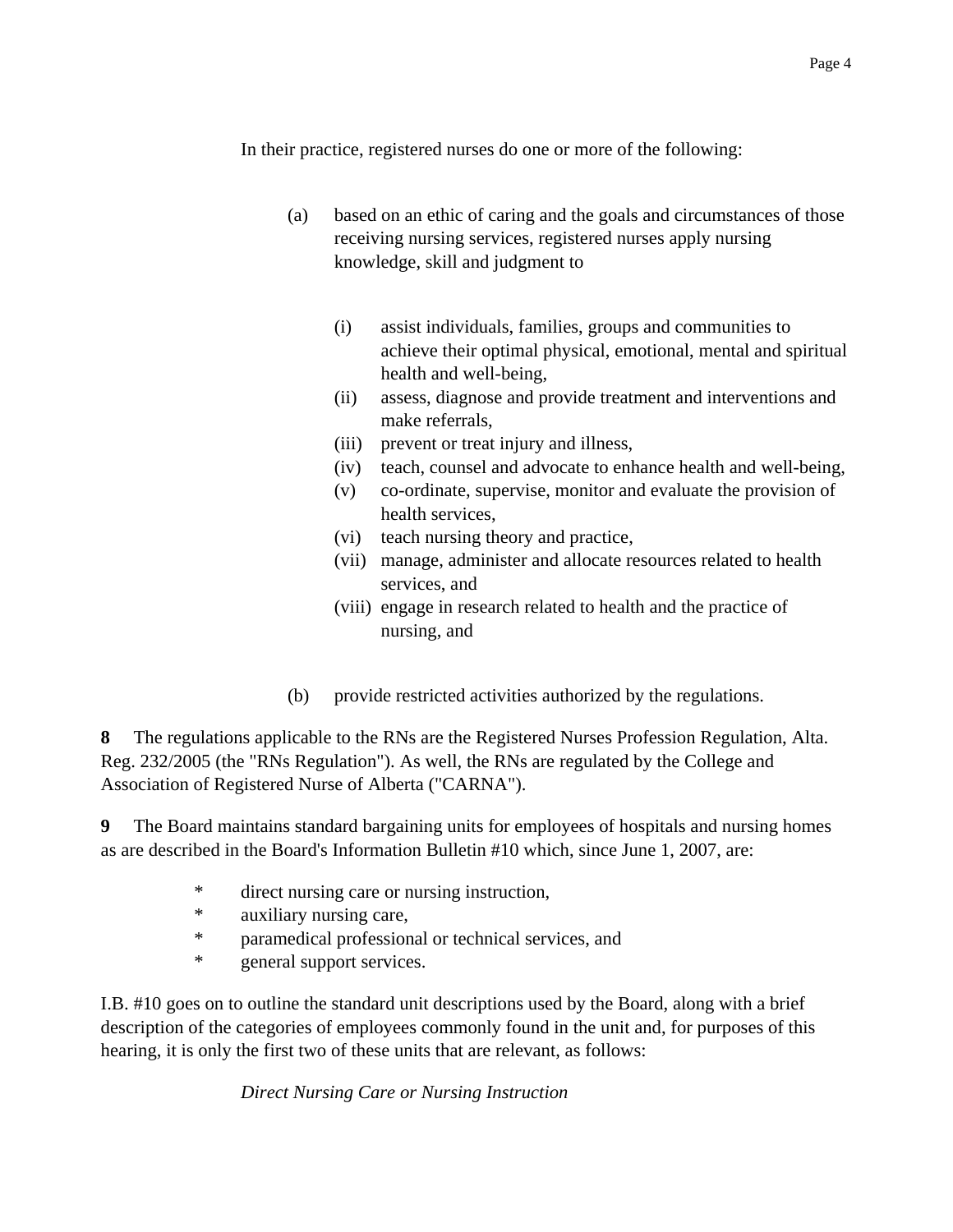"All employees when employed in direct nursing care or nursing instruction."

This unit includes all those employees for whom nursing training is a prerequisite. It applies to those employed in nursing care or instruction in nursing care. The unit could contain graduate and registered nurses, psychiatric nurses and nursing instructors when instructing.

*Auxiliary Nursing Care*

"All employees when employed in auxiliary nursing care."

This unit includes all those employees providing nursing care but not to the level of registered or graduate nurses. Persons employed as licensed practical nurses, registered nursing assistants, nursing assistants, and nursing aides are normally included within this unit. It also includes people working in such categories as nursing orderlies.

**10** Against this background, AUPE seeks the summary dismissal of UNA's applications pursuant to section 16(4)(e). The test used by the Board in deciding whether to summarily dismiss a matter pursuant to this provision has always been, "is there a reasonable prospect of success". This test assumes the applicant's facts to be true and then asks whether there is a chance of success according to law (see: *Carpenters, Local 2103 v. Halicki* [2007] Alta. L.R.B.R. LD-062).

**11** The power to decide whether a person is included in a bargaining unit under section 12(3)(o) is a discretionary one (see: *UNA, Local 196 v. Capital Health Authority and IUOE, Local 955* [2003] Alta. L.R.B.R. LD-038).

**12** UNA errs in applying for determinations based upon section 12(3)(o) and this is clear from both that provision of the *Code* and the Board's Information Bulletin #22. Section 12(3)(o) states:

12(3) *The Board may decide for the purposes of this Act whether ...*

(o) *a person is included or excluded from a unit*, ...

Simply because a person asks for a determination does not mean it should be considered to be "for purposes of this Act". It is made clear in Information Bulletin #22 that UNA cannot ask the Board to remove the LPNs from AUPE's bargaining units into UNA's bargaining units as it states, in para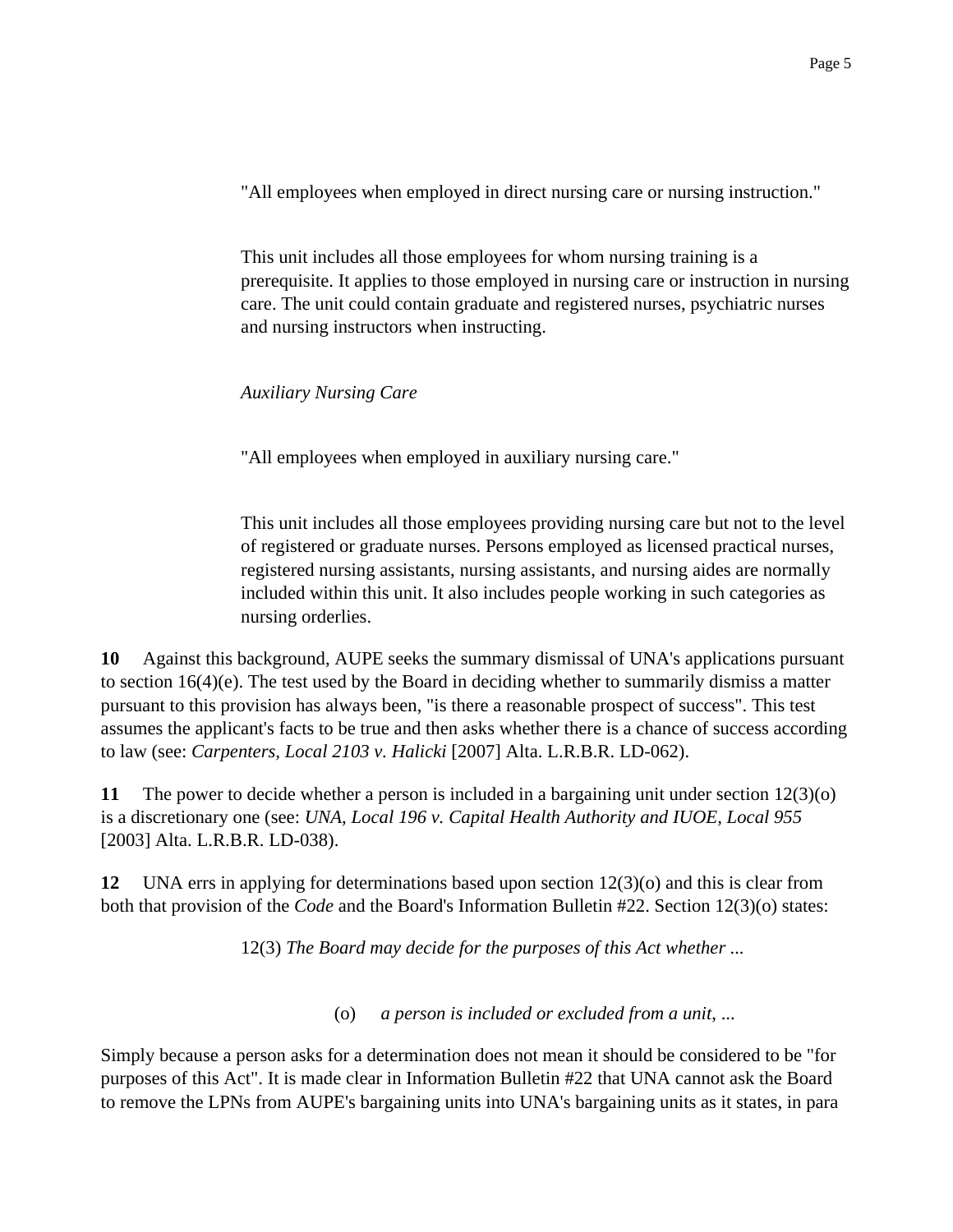III, in part:

- \* A trade union cannot, through a determination application, challenge or ask the Board to reconsider the certificate of another trade union.
- \* Some determinations involve multiple bargaining units, for example, a hospital or municipality. In such cases, a trade union cannot encroach upon the rights of other bargaining agents. For example, a trade union cannot ask the Board to include in its unit and simultaneously remove from another certified unit, classifications specifically covered in the other certificate. ...

(See also: *CUPE, Local 38 v. Calgary (City)* [1984] Alta. L.R.B.R. 84-004 at pp. 9, 10, 12 and 17).

**13** Information Bulletin #22 also states that parties to a difference over any determination question should first meet and attempt to resolve the issue themselves, then consider using the arbitration provisions in their collective agreement, before bringing an application to the Board. Also, in the application, the names of affected employees and the date their duties were created or assigned, along with a description of the efforts made by the affected parties to resolve the dispute, are to be included. UNA did not make any effort to meet with AUPE before filing its applications and the applications do not include the dates the duties of the LPNs were allegedly created or assigned, rather UNA asserts the current duties are the ones to be considered in order to determine the correct bargaining unit. In the absence of particulars of an alleged change in duties, UNA's applications amount to a collateral attack upon AUPE's certificates or are an improper request for a reconsideration of those certificates.

**14** If the LPNs were to be removed from the auxiliary nursing care bargaining unit not only would that be contrary to the intent of applicable labour relations legislation and regulations, but would amount to a rewriting of the boundaries of that bargaining unit that has existed and evolved over the past 25 years. Now, the four functional bargaining unit descriptions in the health care industry are elevated to quasi-statutory provisions: see *Northern Lights Health Region v. CEP Local 707* [2005] Alta. L.R.B.R. 201, at paras. 40 and 45. LPNs have always been at the core of the auxiliary nursing care unit and have a long history of successful collective bargaining, all of this notwithstanding changes in their scope of practice brought about by legislation or by the practices of employers: see *HSAA v. CHA, Caritas Health Group, AUPE and CUPE* [2007] Alta. L.R.B.R. 60 at paras. 65 to 71 (the "*Edmonton LPN/OrthoTechs* decision).

**15** If the Board was to remove the LPNs from the auxiliary nursing care bargaining unit that would be a drastic rewriting of the boundaries of that unit and would not be permitted in the absence of there being "valid labour relations purposes" and UNA has not alleged in its applications what valid labour relations purposes would be served by placing the LPNs in UNA's direct nursing care bargaining unit: see *AUPE v. HSAA, CHA and ALRB* [2008] Alta. L.R.B.R. 230 (QB) at paras. 127 to 137 (the "**Graesser, J. Decision"**).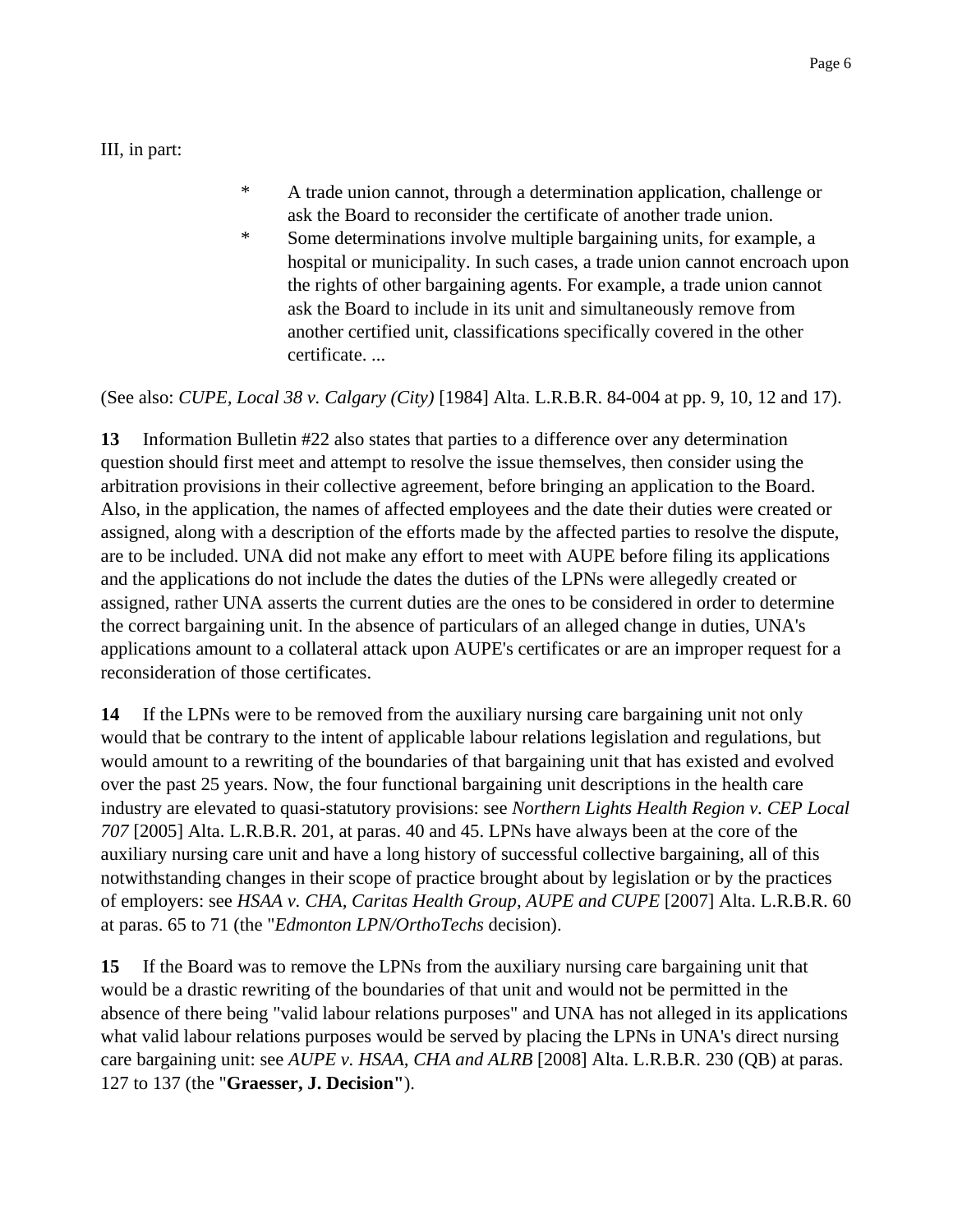**16** Even if UNA had brought an application for reconsideration under section 12(4) it would be summarily dismissed because UNA has failed to provide particulars of significant changes in the workplaces causing the auxiliary nursing care units represented by AUPE to no longer be appropriate, or of fundamental changes in the workplaces that have occurred making AUPE's current certificates to be functionally inoperable: see Information Bulletin #9, Bargaining Unit Descriptions, at pp. 1 - 2; Information Bulletin #6, Applications for Reconsideration, Judicial Review and Stays, at pp. 1 - 2.

**17** In a reconsideration matter affecting the continued appropriateness of the bargaining unit, the Board presumes the unit remains appropriate unless evidence to the contrary is presented. To overcome that presumption, the applicant must establish "compelling labour relations reasons": see Information Buletin # 10 at p. 4; *General Teamsters, Local 362 v. Burnco Rock Products* [2002] Alta. L.R.B.R. 74 at para. 29; *CHCG v. Central Park Lodges Ltd. et al.* [1997] Alta. L.R.B.R. 153 at paras. 36-41 and *Finning Ltd. v. Int'l Assoc. of Machinists and Aerospace Workers, Local 99* [1998] Alta. L.R.B.R. at paras. 41 and 45-48. In UNA's applications it seeks to have the Board move an entire classification of LPNs into the direct nursing care bargaining unit based on the mere allegation that the scope of practice of LPNs is "nursing" as that term is used in the direct nursing care bargaining unit description.

**18** If UNA had brought an application for certification, either seeking a new, stand alone unit of LPNs or adding the LPNs to the direct nursing care unit, and assuming it was timely, the application would be dismissed. The Board has a firm policy against "carving out" portions of an existing unit in a raid context: see the *Central Park Lodges* decision at paras. 7-13 and 36-41.

**19** In any event, UNA's determination applications are without merit as there is no allegation the LPNs have ceased acting within the scope of their practice, nor is there any allegation of a change in law or facts that would support removing the LPNs out of the auxiliary nursing care unit and expanding the direct nursing care unit to include LPNs. The Board has previously recognized the auxiliary nursing care unit description encompasses the expanding scope of practice of LPNs and that their scope of practice described in the HPA constitute nursing functions falling within the scope of the auxiliary nursing care bargaining unit: see the *Edmonton LPN/Ortho Tech* decision, at paras. 65-70.

**20** The Court of Queen's Bench has stated any definition of "direct nursing care" has to continue to encompass the functions and roles that *de facto* are exclusively given to employees who have [registered] nursing training and who maintain professional registration. The Court also stated it makes labour relations sense to have the RNs in a separate bargaining unit from LPNs and that it makes no labour relations sense to place auxiliary nursing care employees into the direct nursing care unit: see the **Graesser, J. Decision** at paras. 92 and 128-130.

**21** The Board has held that the primary function of hands-on treatment and care of patients are considered to be primary functions found within the auxiliary nursing care unit: see *CHCG v.*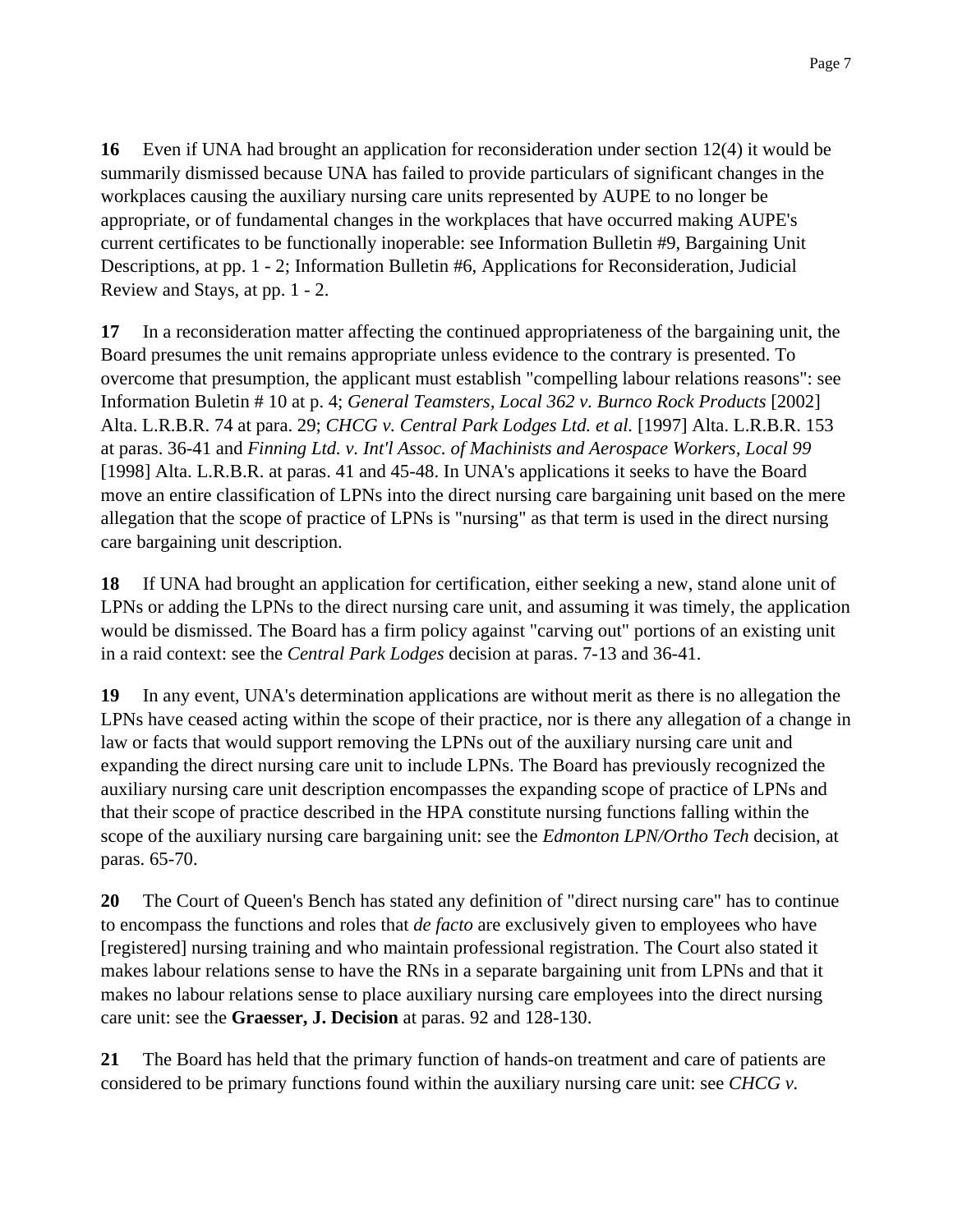*CUPE, Local 927 and Pincher Creek Hospital* [1993] Alta. L.R.B.R. 38 at p. 46. Simply because the LPNs perform some of the same functions of an RN does not transform them into direct nursing care; an overlap of duties does not put the LPNs into the direct nursing care unit: see the *Edmonton LPN/Ortho Techs* decision, at paras. 69-70; and the arbitration decision in *St. Michael's Health Centre v. UNA, Local 72* [2002] A.G.A.A. No. 23 (Moreau), at paras. 33, 36-37, upheld at [2003] A.J. No. 328 (QB). Also, the Board has recently held that the RNs and LPNs should be in separate bargaining units: see *UNA Local 219 and AUPE v. Shepherd's Care Foundation* [2006] Alta. L.R.B.R. 178, paras. 26-34.

**22** The Board has held that parties should not be able to bring determination applications to include persons in a bargaining unit in the absence of substantially altered facts and UNA has not provided any particulars that would justify making a change in the bargaining unit assignment of the LPNs into the direct nursing care bargaining unit: see *UNA Local 150 v. St. Michael's Extended Care* [1998] Alta. L.R.B.R. 538, at pp. 542-543.

**23** UNA has not provided any particulars that the law or facts have been substantially altered since AUPE's certificates were granted that would justify a change in the bargaining unit composition and, therefore, the Board should summarily dismiss UNA's applications.

## *Submissions on behalf of Shepherd's Care*

**24** Shepherd's Care adopts the submissions made on behalf of AUPE. In addition, it points out that at another of its facilities, the Kensington Village aging in place facility, the Board had previously granted certification applications by both UNA, for its direct nursing care or nursing instruction unit, and AUPE, for its auxiliary nursing care unit, even though it held that Information Bulletin #10 did not apply to that facility: see *UNA Local 219 and AUPE v. Shepherd's Care Foundation* [2006] Alta. L.R.B.R. 178. The employer preferred there to be an "all employee" unit and by a reconsideration application unsuccessfully sought to overturn the Board's initial decision: see *Shepherd's Care Foundation v. UNA Local 219 and AUPE* [2008] Alta. L.R.B.R. LD-042. The Millwoods facility is an auxiliary hospital so Information Bulletin #10 applies but, that aside, nothing in UNA's application supports the existence of there being significant changes since the Board first certified each of UNA and AUPE at this facility that would warrant moving the LPNs into the direct nursing care unit.

**25** In June 2003, the three professional regulatory bodies for RNs, registered psychiatric nurses and LPNs developed a paper, called Collaborative Nursing Practice in Alberta, to provide information to their members, employers and the public regarding the roles and responsibilities of each group. It recognized the foundational knowledge base of each group is different as a result of differences in basic nursing education. The paper goes on to state:

> RNs ... study for a longer period of time allowing for greater depth and breadth of foundational knowledge in the following areas: clinical practice; decision-making; critical thinking; leadership; research utilization; and resource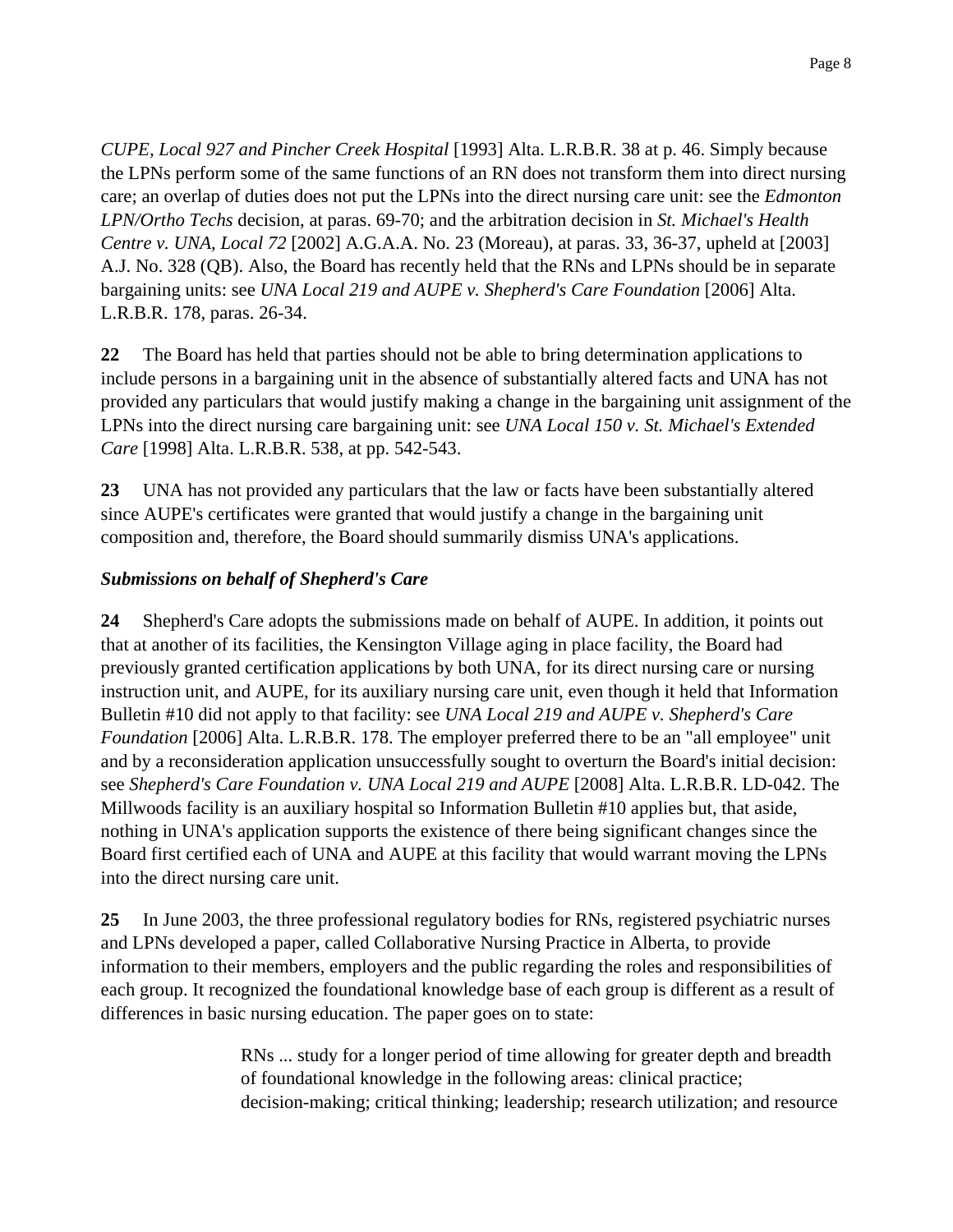management. The LPN program is shorter in length with a more focused foundational knowledge of clinical practice, decision-making and critical thinking.

A chart attached to the paper describes the client, nurse and environmental factors to consider when making decisions about RN and LPN staff utilization and points out the factors described under LPN practice specify when LPNs can practice autonomously while the factors described [as] RN ... practice describe situations where an RN ... should be involved and/or providing nursing care.

**26** UNA, by its applications, seeks to have the Board make a significant policy change by permitting it to include LPNs in the direct nursing care unit, although nothing is alleged to have occurred that would support LPNs being moved into that unit. If the Board was inclined to grant UNA's applications it should only do so after first conducting a full policy review with all the stakeholders in the health care industry and it should not make policy changes on an ad hoc basis.

**27** For over 30 years the Board has said the LPNs belong in the auxiliary nursing care unit and in the absence of there being any justification for changing that practice the Board should exercise its discretion under section 16(4)(e) and dismiss UNA's applications as being without merit. The strict legal test for deciding whether a law suit should be struck for want of a reasonable claim is set forth in *Hunt v. Carey Canada Inc.* [1990] 2 S.C.R. 959 but section 16(4)(e) does not require the Board to adhere to that strict test advanced by the courts: see *Gallagher and Lougheed v. Hotel Employees Local 47 et al.* [1992] Alta. L.R.B.R. 459 at p. 475, and *Carpenters, Local 1325 v. Kiewit Industrial Canada Limited et al.* [2001] Alta. L.R.B.R. LD-052, at para. 3-4.

**28** In the **Graesser, J. Decision** it is stated, at para. 139:

Where there is a clear change in policy, that change should, in my view, result from an identified need to change the policy. As with legislation which is deemed to be remedial in nature, one would expect a change in policy to be explained by articulating the need for the change. What injustice is being remedied? What wrong is righted? What has become out of date and why? What community values have changed?

Here, UNA is asking the Board to change its long standing policy without explaining the need for the change. In the past, UNA has relied upon the Board's well known policy when it has been in the interest of UNA to do so and now it seeks to have the Board adopt a different policy without alleging a cogent reason for that to occur. Accordingly, the Board should summarily dismiss UNA's applications.

## *Submissions on behalf of Good Samaritan, David Thompson and East Central*

**29** These three respondents rely upon the submissions presented on behalf of AUPE, and point out that Information Bulletin #10 applies to them because, in the case of David Thompson and East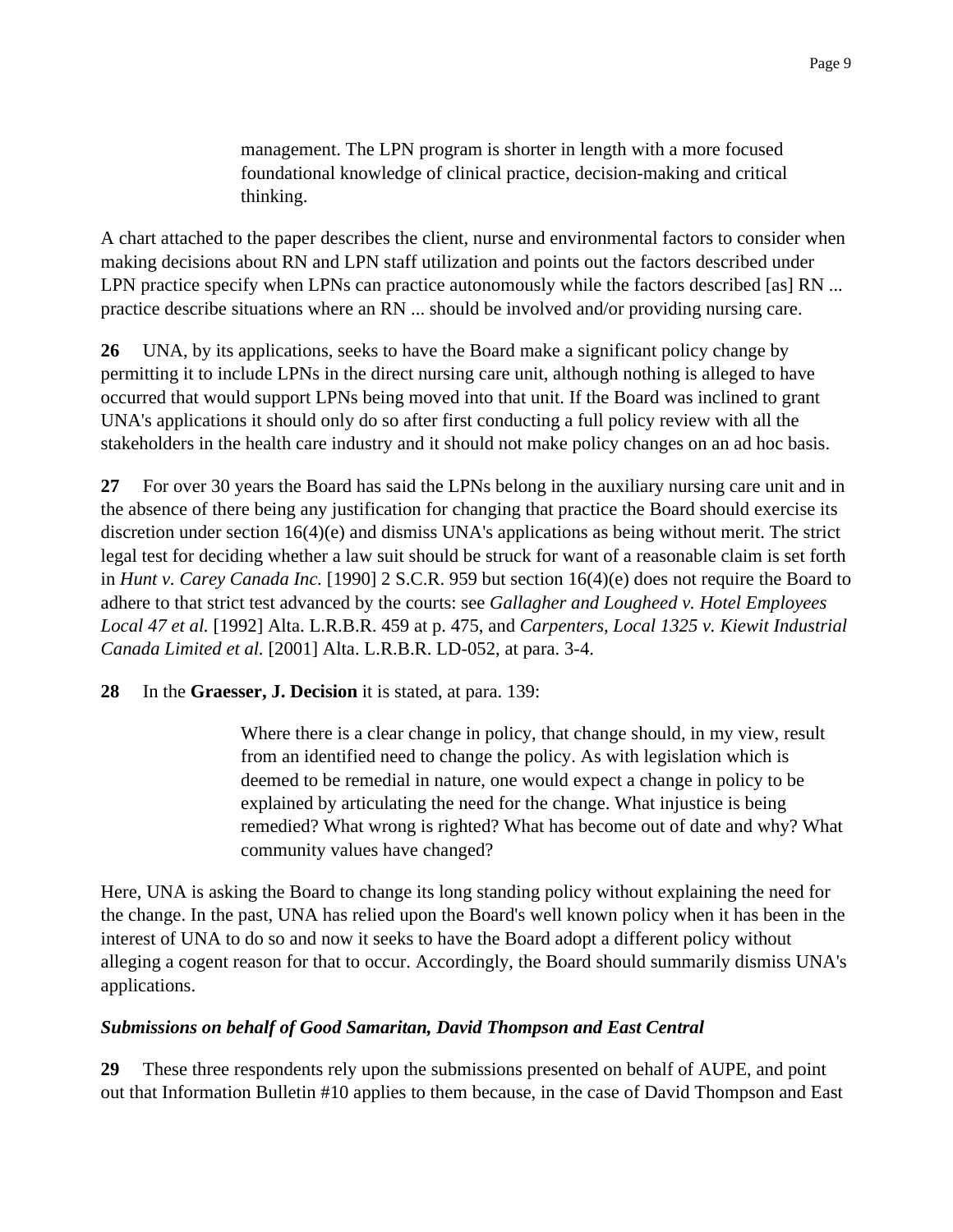Central they are regional health authorities and, in the case of Good Samaritan, the policy of the Board makes it applicable. In Information Bulletin #10 the boundaries between the direct nursing care unit and the auxiliary nursing care unit are spelled out and the differences are plain and straightforward. This is not one of the grey areas so there ought not to be any dispute as to which of the bargaining units a RN falls into or a LPN falls into. Although there is some overlap of the nursing duties performed by each of a RN and a LPN, not all the duties are identical. As well, the RNs have their own regulatory body, CARNA, and the LPNs have theirs, CLPNA; they each have their own Schedule of the HPA; and their own Regulation; so both groups clearly have their own identity.

**30** Although UNA says they are not, by means of their applications, trying to affect Board policy relating to bargaining unit descriptions and are not seeking to move the entire classification of LPNs into the direct nursing care unit, the applications do seek to move all of the LPNs employed at the specific operations of the three respondents into UNA's bargaining units. This is sought to be accomplished without UNA alleging any facts that would take the LPNs out of the auxiliary nursing care units, without alleging these LPNs are really RNs in disguise, and without alleging the LPNs are operating outside their recognized scope of practice. Just as occurred in the *St. Michael's Health Centre* arbitration decision, UNA has not alleged the LPNs of the three respondents are doing the work of RNs. Nor is there any allegation of a change in events to justify that a move of the LPNs should be made.

**31** The Board stated in its *St. Michael's Extended Care Centre* decision that subsequent developments in the law, if any, are not sufficient to justify making a change in a long standing practice or policy of the Board. UNA seems to be saying in its applications that the scope of practice of the LPNs has evolved over the years but that is not a reason to make a change now. In the *Edmonton LPN/Ortho Techs* decision the Board recognized that despite the evolving scope of practice of LPNs, giving rise to some of them being able to carry out restricted activities that others cannot, they are all still to be treated as LPNs. The same evolution in the scope of practice of RNs is occurring but the Board still treats all those RNs engaged in direct nursing care in the same manner.

**32** Section 16(4)(e) is intended to assist the Board in handling its case load by providing a means of dismissing in a summary manner those applications in respect of which there is no reasonable prospect of success. The applications brought by UNA against these three respondents are a clear example of a situation where the Board should rely upon its statutory authority to summarily dismiss them.

## *Submissions on behalf of Bonnyville*

**33** Bonnyville supports all of the comments made on behalf of AUPE and the other respondent employers. The LPNs employed by Bonnyville work in the acute care area of the facility where Information Bulletin #10 applies with the result they formed part of the auxiliary nursing care unit for which AUPE was certified on February 10, 2000.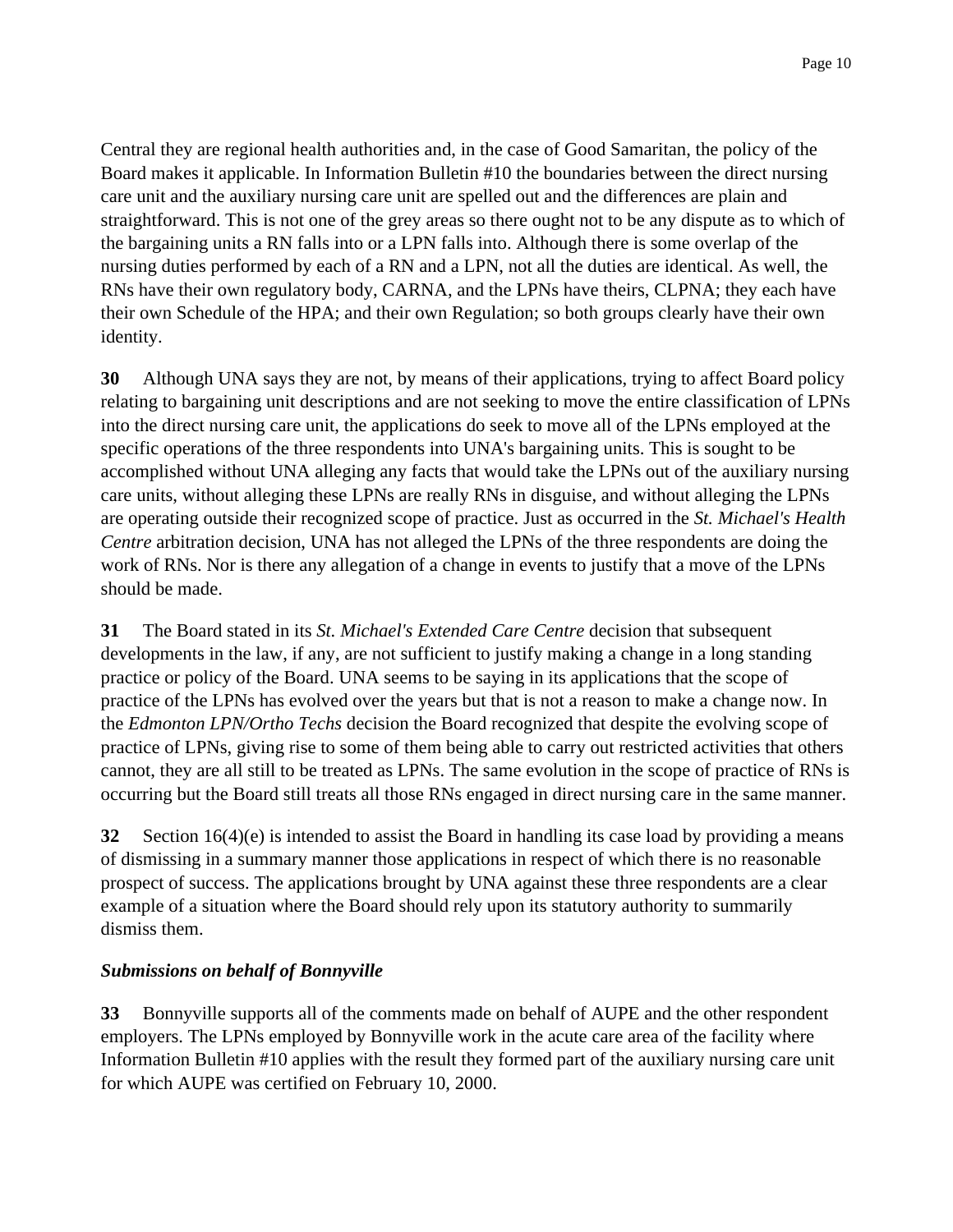**34** Although UNA is correct in stating the RNs and LPNs work co-operatively and perform some similar duties, the fact is the RNs perform duties of greater complexity and responsibility than do the LPNs. At Bonnyville the LPNs are subordinate to the RNs and are under the constant supervision and direction of the RNs.

**35** The UNA application is a reconsideration application in disguise and represents an attempt by UNA to relitigate an inclusion/exclusion determination made by the Board more than 8 years ago without there being any allegation of substantially altered facts or of a change in the duties being performed by the LPNs. They are still performing duties within their recognized scope of practice. What UNA alleges is that the LPN scope of practice represents direct nursing care within the meaning attributed to the bargaining unit description for which it, or its locals, are certified: see *St. Michael's Extended Care Centre* at para. 7. If that was found by the Board to be true it would represent a fundamental alteration to Board policy of long standing and is the sort of alteration to the bargaining unit policy description that should only be made after a consultation with all of the stakeholders in the health care industry.

**36** The application as it relates to Bonnyville has no reasonable chance of success and should be summarily dismissed.

## *Submissions on behalf of the intevenor, Alberta Continuing Care Association*

**37** The task facing the Board is that of explaining what is meant by that portion of Information Bulletin #10 that sets out the demarcation between the direct nursing care and the auxiliary nursing care bargaining units, especially now that those unit descriptions are described as being quasi-statutory. As well, the legislative descriptions of the scope of practice of each of the RNs and the LPNs have to be borne in mind and they can only be changed by legislation and not based on the practices adopted by individual employers from time to time.

## *Submissions on behalf of UNA*

**38** The applications filed by UNA are not intended to be a reconsideration of the appropriateness of the bargaining units previously established by the Board and are not seeking a rewriting of those standard bargaining units. Nor are the applications to be construed as applications for certification resulting in a balkanization of the bargaining units. Rather, what is being sought is to have the Board exercise its discretion to decide if the individuals affected by the fives applications are included in the direct nursing care bargaining units.

**39** For the purpose of deciding the summary dismissal applications now brought by AUPE and the respondent employers the facts alleged in UNAs applications must be assumed to be true and the burden of proof rests on those parties. So the Board cannot rely upon suggestions the duties of the LPNs have not changed and cannot rely upon the suggestion that an entire classification is attempted to be moved. The case turns on the job functions of the employees involved and not upon their qualifications or occupational titles. What is required of the Board under section  $16(4)(e)$  is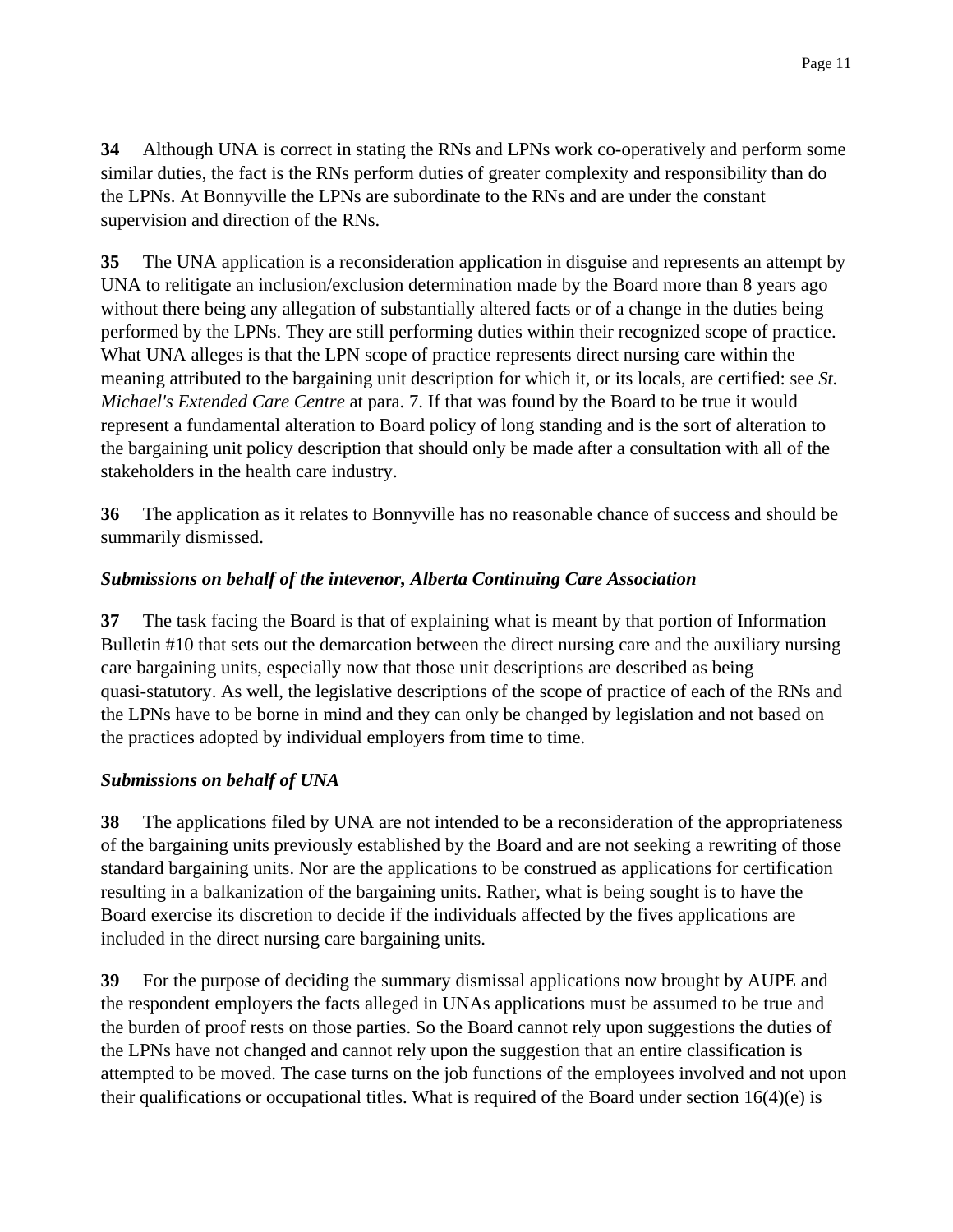that it must assess all the evidence in light of the allegations and balance all the factors and circumstances in light of good labour relations sense: see *Gallagher and Lougheed* (cited in the submissions on behalf of Shepherd's Care), at p. 475; *Steelworkers Local 7226 v. Handelman Company of Canada* [1989] Alta. L.R.B.R. 38 at p. 40; *Kiewit Industrial Canada* (cited by Shepherd's Care), at paras. 3-4; and, *Jan Noster v. Carpenters, Local 1325 et al.* [2006] Alta. L.R.B.R. 51, at para. 6. In this case, the Board ought not to rely upon its discretion to grant a summary dismissal and should conduct a hearing into the merits of the applications.

**40** The suggestion by AUPE that section 12(3)(o) is not applicable cannot be sustained. The *Code* does not state that discussions between the parties is a pre-condition to a determination application and such a requirement cannot be imposed by a comment to that effect in Information Bulletin #22. Since UNA could not, through discussions with each of the respondent employers, resolve the matter, as AUPE would not be affected, such discussions would be meaningless. Also, it is beyond dispute that an arbitration board established pursuant to the terms of one collective agreement has no jurisdiction to make an order dealing with the rights of a different trade union pursuant to a separate collective agreement, even if the same employer is party to both collective agreements. Accordingly, suggestions made in Information Bulletin #22 that parties should consider using the arbitration procedures in their collective agreement have no relevance and a determination application to the Board is the only recourse available.

**41** The Board has often accepted jurisdiction to deal with inter-union rivalry and so recognizes that such conflicts can arise: see the *Northern Lights Health Region* decision (cited by AUPE), at para. 39. But it is equally clear that jurisdictional disputes between unions are not arbitrable as such disputes do not fall within the traditional meaning of "grievance" and any arbitration award between the employer and one of the quarreling unions would be struck down as it would purport to dispose of the rights of non-parties: see *Machinists, Local No. 3 v. Victoria Machinery Depot Co. Ltd.* [1960] B.C.J. No. 90 (BCCA), at para. 29; and *P.C.L. Braun-Simons Ltd. v. Labourers, Local 92 [1985] A.J. No. 1088* (Alta. C.A.) at paras. 13 and 25.

**42** On the other hand, when there is no dispute between unions, the Board will entertain a determination application by a union to have an individual declared to be an employee, included in its bargaining unit and bound by its collective agreement, but if the union has already grieved the same issue and the rights of third parties are not involved the Board may choose to defer dealing with the matter in favour of arbitration: see *UNA, Local 75 v. Westview Regional Health Authority* [2000] Alta. L.R.B.R. LD-031, at paras. 10-11 and 15.

**43** The suggestion made on behalf of Shepherd's Care that history should govern, that is, an LPN is forever stuck in the auxiliary nursing care unit, is not correct. In deciding upon which bargaining unit an employee is to be assigned, it is the actual function an employee performs, not occupational titles or professional designations that govern: see Information Bulletin #10. The Board has recognized the evolving roles of health professionals, that there are no hard and fast boundaries in deciding which bargaining unit an employee is in, and the application of principles to determine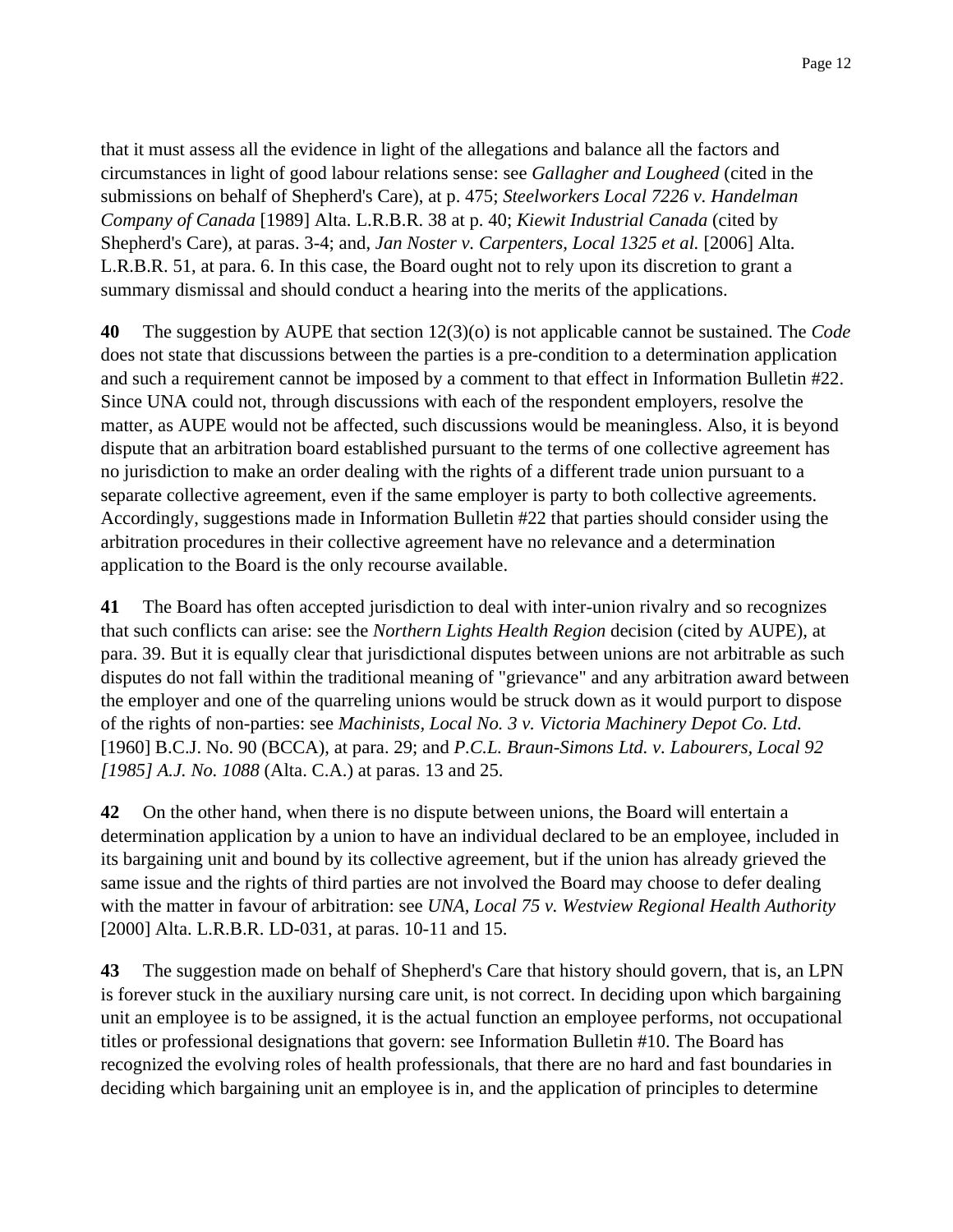which unit an employee falls into occurs on a case by case basis and not on a professional designation basis.

**44** In determining whether student nurses were in the direct nursing care bargaining unit the Board decided the students applied the same professional nursing knowledge akin to that of an RN in the performance of assigned job duties even though they did not perform all of the tasks of an RN but were not in a subordinate role to RNs as were the LPNs (then called registered nursing assistants) who were included in the auxiliary nursing care unit: see *UNA, Local 001 v. Calgary General Hospital* [1987] Alta. L.R.B.R. 553.

**45** In *HSAA v. Calgary Regional Health Authority and AUPE* [2002] Alta. L.R.B.R. 365 (the "*Calgary Orthotech* decision"), at paras. 22 and 28, although the Board recognized the role of an LPN to be an evolving one it accepted the employer's preference not to use LPNs to perform the job function in question and accepted the employer's determination the orthotechs in question belonged in the paramedical technical unit. However, in the *Edmonton LPN/OrthoTechs* decision, at paras. 65-69, 77-78 and 80, the Board recognized that legislative changes can be made to the scope of work performed by LPNs, overriding the outcome of the *Calgary Orthotech* decision and overriding practices of employers, so that LPNs may no longer be subservient to RNs. This could support the conclusion, which the Board is being urged to make in this case, that RNs and LPNs can be combined in the direct nursing care unit.

**46** In the **Graesser, J. Decision** the court recognizes, at para. 87, that the bargaining unit descriptions are living descriptions which could accommodate the allocation of new or changed positions in a multi-union environment. At para. 92, the court opines that the definition of "direct nursing care" has to continue to encompass the functions and roles that, *de facto*, are exclusively given to employees who have nursing training and who maintain professional registration. This statement is broad enough to include LPNs, or those of them who have specialized training, in the direct nursing care unit. Finally, the court in overturning the Board's decision noted that the Board had limited the auxiliary nursing care unit to "support nurses" without explaining why or how it had reached that conclusion. It may be that the Board had intended to recognize that some of the LPNs in the auxiliary nursing care unit were evolving to a degree where they were on a comparable basis to the RNs engaged in direct nursing care.

**47** In looking at the factual assertions contained in UNAs applications and accepting the premise those assertions must be considered to be true, a prima facie case is established and the Board cannot conclude that UNAs applications do not have a reasonable chance of success. Accordingly the summary dismissal applications must be dismissed.

## *Decision*

**48** UNA has applied to the Board, pursuant to section 12(3)(o), for determinations as to whether certain LPNs working at five specified locations operated by five separate employers fall under its bargaining units, being "all employees when employed in direct nursing care". (The fact this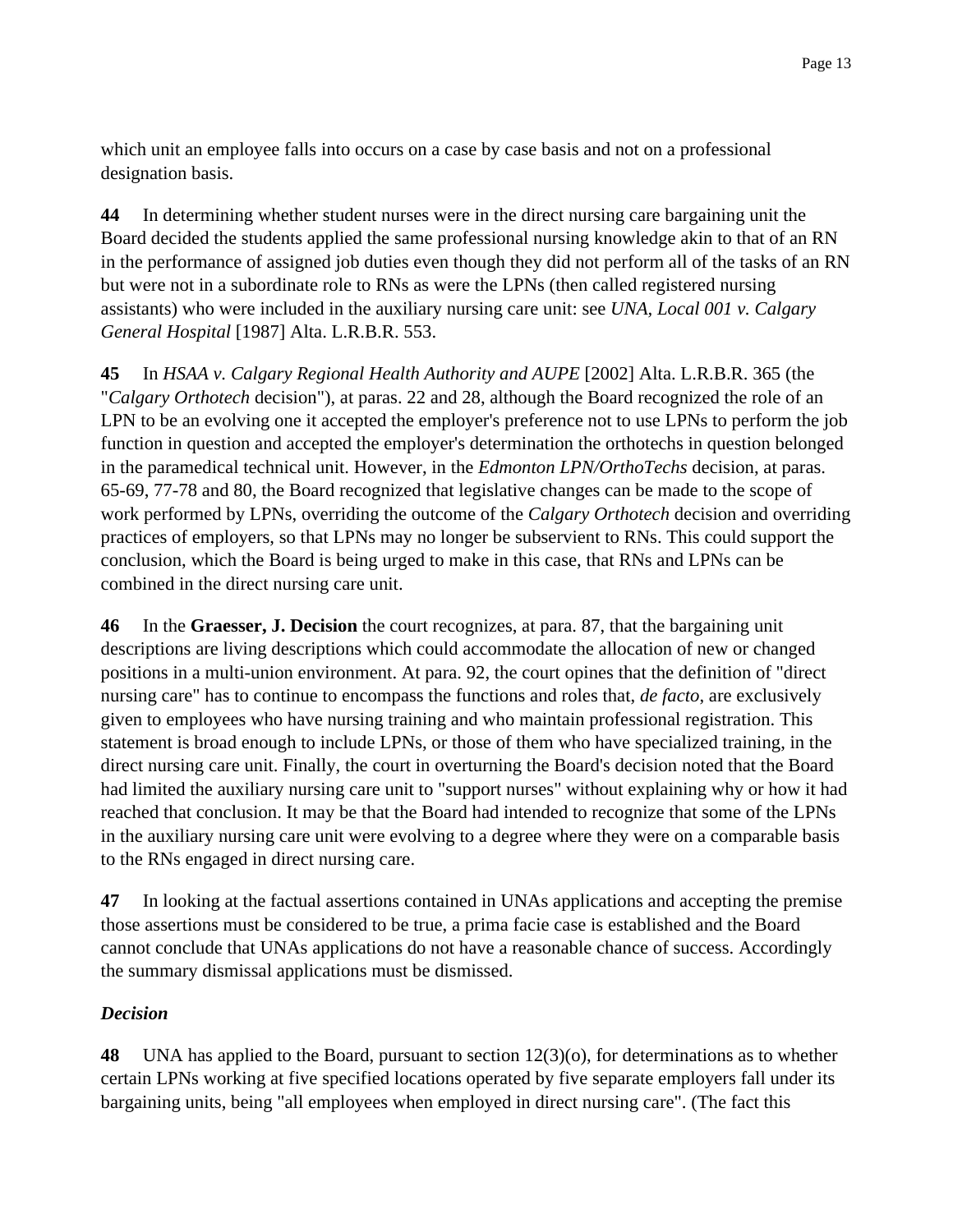particular standard bargaining unit also includes reference to "nursing instruction" is not relevant to these proceedings so no account is taken of it). Even though some submissions were made that these applications were nothing more than reconsideration requests in disguise or even certification applications; albeit untimely ones, the Board does not consider that they fall into either category. On their face they purport to be determination applications, which are all that UNA intended them to be, so they must stand or fall based on the way in which the Board treats any determination application. However, this does not suggest the Board in dealing with a determination application will not look to its previous reconsideration or certification application decisions for some guidance in applying appropriate principles.

**49** It is no surprise that all five of the determination applications, leaving aside the identity of the employers and of the specific LPNs, are very similar in content. Each is premised on the allegation that the prime functions of LPNs is in providing direct nursing care and, therefore, they properly fall under UNA's certificates. Each application then sets out: (i) a brief reference to the operation of each employer at the particular location; (ii) the number of RNs at each location represented by UNA under a specific Board issued certificate; (iii) the number of LPNs at each location who are alleged to have expressed a desire to be represented by UNA and who are currently represented by AUPE under a specific Board issued certificate for the auxiliary nursing care bargaining unit; (iv) a typical staffing schedule at each location for RNs and LPNs and any others involved in patient care; (v) a brief outline of the work assignments on each shift; and, (vi) finally, a list of what are described as essentially the same functions performed by each of the RNs and LPNs on particular patient assignments. UNA's applications carry on, in an identical manner, to refer to the *Health Professions Act,* the LPNs Professional Regulation, the RNs Professional Regulation, Information Bulletins #10 and #22, a number of prior Board decisions and at least one Court of Queen's Bench decision, all for the purpose of persuading the Board the LPNs properly belong in UNA's direct nursing care units.

**50** AUPE and the five named employers oppose the applications and also seek to have the Board exercise its discretion under section 16(4)(e) to summarily dismiss them. This provision states:

> 16(4) *When a complaint is made under subsection (1), a reference is made under subsection (3) or any other application to the Board is made under the Act, the Board may do one or more of the following ...*

(e) *where the Board is of the opinion that the matter is without merit, or is frivolous, trivial or vexatious, reject the matter summarily.*

In *Carpenters, Local 2103 v. Garry Halicki* the Board stated, in part, at para. 5:

... The test used by the Board in deciding whether to summarily dismiss a matter pursuant to section 16(4)(e) has always been "is there a reasonable prospect of success" ... This test assumes the [applicant's] facts to be true and then asks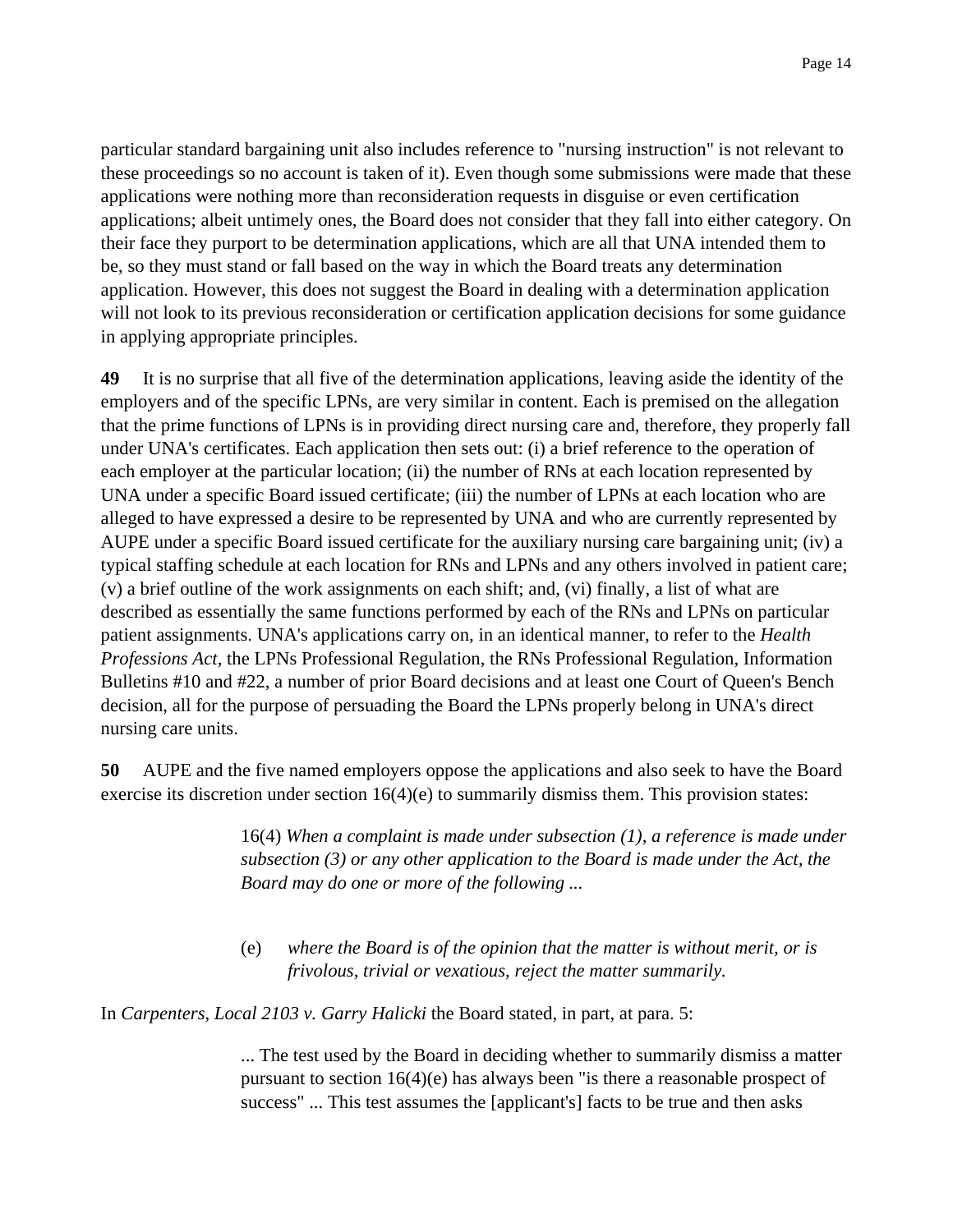whether there is a chance of success according to law.

**51** Although the Board, in deciding whether to summarily dismiss an application, assumes the applicant's facts to be true, it should be made clear that what is being assumed as true are the factual assertions contained in the application. This does not extend to accepting as true those assertions made at a hearing by the applicant or its counsel which purport to represent what is contained in the application or, of course, assertions of factual matters not contained in the application. Nor does the assumption of truth extend to those matters, even though contained in the application, that amount to nothing more than the applicant's interpretation of legislation, Board documents or decisions, or court decisions.

**52** When a party wishes to submit a determination application to the Board some guidance can be obtained from Information Bulletin #22. This Bulletin, like the other Information Bulletins, is intended to describe applicable policies and procedures of the Board that relate to the particular subject matter. The Bulletins cannot override specific provisions of the *Code* or of the Board's Rules and, generally, they cannot impose obligations on parties that are not supported by the *Code* or Rules. In this case much was made of the fact that Information Bulletin #22 states that parties to a difference over a determination question should first meet and attempt to resolve the issue themselves. No such meeting between UNA and AUPE took place prior to the determination applications being filed and AUPE suggested this somehow had a negative impact upon the validity of those applications. UNA's response was that the *Code* did not mandate such a meeting prior to the filing of an application under section  $12(3)(o)$  and it was highly unlikely a meeting between UNA and the employer would be meaningful since AUPE would not be a party.

**53** Although the Board's general approach to any situation is that of encouraging parties to share information, explore options and find agreeable processes and resolutions wherever possible, the comment in Information Bulletin #22 about parties meeting and attempting to resolve the issue themselves may have had in mind a situation that involved just one union and an employer. This seems apparent since the next comment made in the Bulletin is that if the matter cannot be resolved the parties should next consider using their collective agreement's arbitration procedures. The fact these comments in Information Bulletin #22 may not have had in mind a question over a determination matter involving two unions, is further underlined by the following specific comments about who can or cannot apply for a determination:

- \* A trade union cannot, through a determination application, challenge or ask the Board to reconsider the certificate of another trade union.
- \* Some determinations involve multiple bargaining units, for example, a hospital or a municipality. In such cases a trade union cannot encroach upon the rights of other bargaining agents. For example, a trade union cannot ask the Board to include in its unit, and simultaneously remove from another certified unit, classifications specifically covered in the other certificate.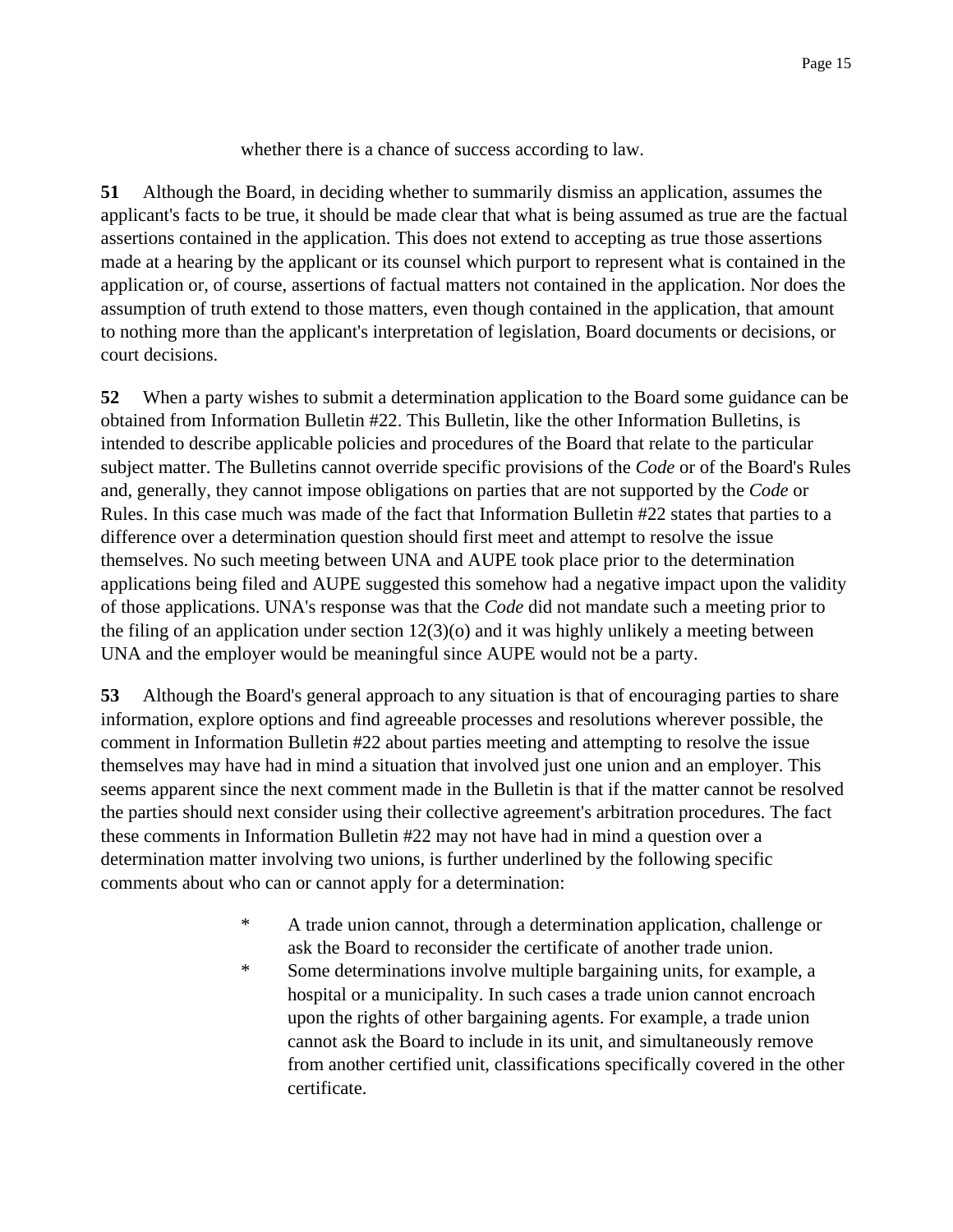**54** In the *Northern Lights Health Region* decision, the Board had occasion to deal with the effects of the *Labour Relations (Regional Health Authorities Restructuring) Amendment Act, 2003* (commonly referred to as "Bill 27") [now found in section 162.1 of the *Code*] and section 2 of the Regional Health Authority Collective Bargaining Regulation which reads:

> Bargaining units for employees of a regional health authority shall consist of all employees in the health region who are represented by a bargaining agent and are employed in one of the following functional groups:

- (a) direct nursing care or nursing instruction;
- (b) auxiliary nursing care;
- (c) paramedical professional or technical services;
- (d) general support services.

### **55** At paragraph [40] of that decision the Board said, in part:

... Bill 27 also makes a significant change to what had previously been the Board's standard bargaining unit policy by (a) reducing the number of standard units from 5 to 4, consolidating the paramedical professional and technical units into one and (b) elevating those standard unit descriptions from board policy to quasi-statutory provisions.

**56** The effect of these functional bargaining units being established by regulation is to remove the Board's power to make changes to them and to leave that power in the hands of the Lieutenant Governor in Council. Of course, this does not impair the Board's power to still make determinations as to whether a person is included or excluded from a unit, provided the person in question possesses any qualifications that may be necessary in order to be included as part of the unit.

**57** The other significant legislative change relevant to the matters at hand is the enactment of the *Health Professions Act* and the subsequent proclamations of various parts of it, including Schedule 10 that applies to LPNs which was proclaimed on April 12, 2003, and Schedule 24 that applies to RNs which was proclaimed on November 30, 2005. In the *Edmonton LPN/OrthoTechs* decision the Board commented at length upon some aspects of this legislation as follows:

> [63] The proclamation of the *Health Professions Act* has brought about a number of significant changes in the healthcare field and in the 28 different health care professions to which that Act applies. ...

[65] Section 3 of Schedule 10 to the *Health Professions Act* describes the practice of a LPN in these words: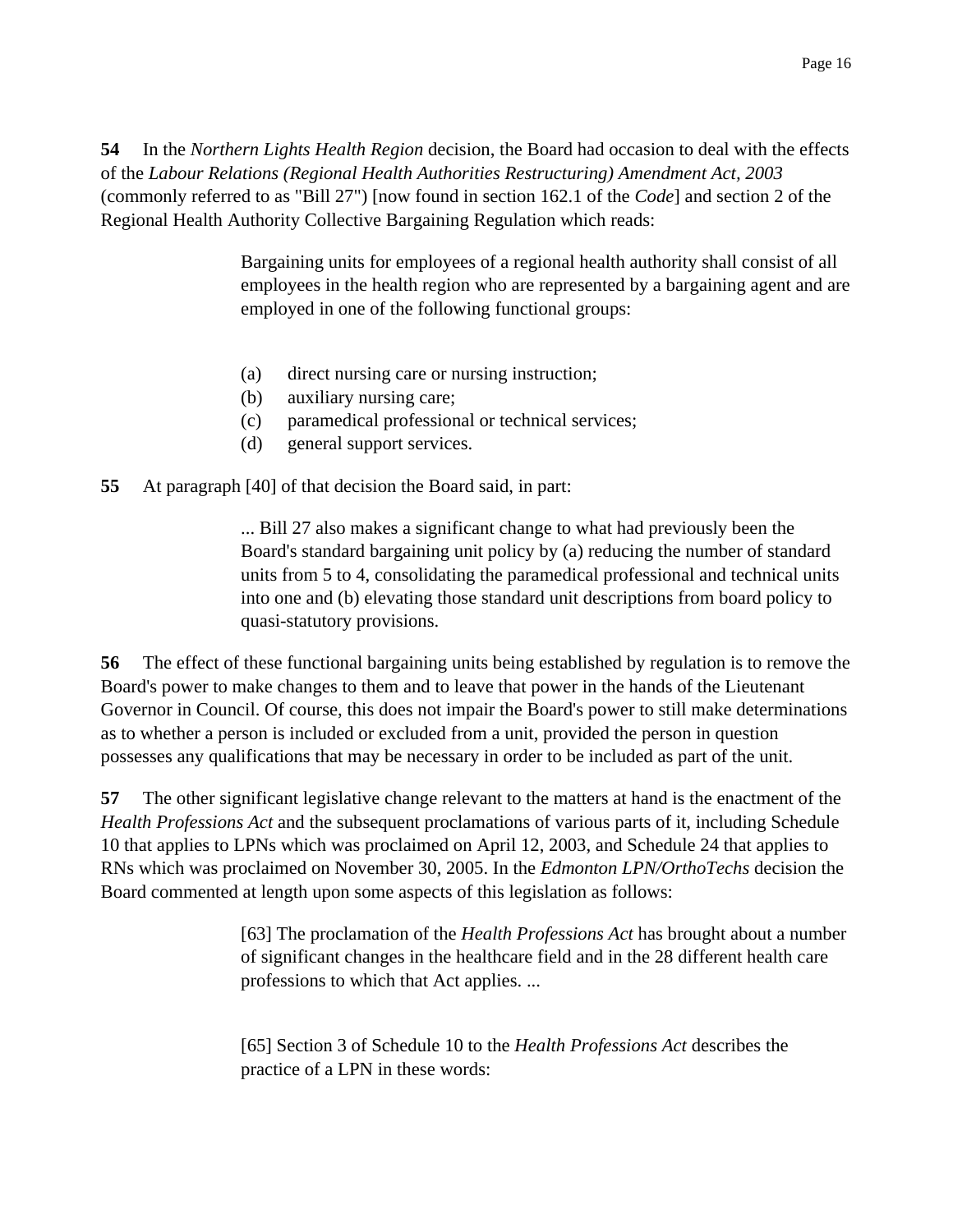- 3. In their practice, licensed practical nurses do one or more of the following:
	- (a) apply nursing knowledge, skills and judgment to assess patients' need,
	- (b) provide nursing care for patients and families, and
	- (c) provide restricted activities authorized by the regulations.

The HSAA argued the omission of the word "nursing" in section 3(c) is some indication that the provision of restricted activities has nothing to do with nursing. It is not an argument we can accept simply because identical wording appears as one of the items forming part of the description of the practice of each of the other 27 health care professions in each of the other schedules to the *Health Professions Act*. What follows from this, in our view, is the scope and extent of "restricted activities" has to be ascertained from what is authorized by the regulations, meaning, in this case, the contents of the LPN Profession Regulation. But in providing restricted activities authorized by the LPN Profession Regulation, a LPN is still applying nursing knowledge, skills and judgment to assess patients' needs and is providing nursing care for patients and families.

[66] The LPN Profession Regulation covers a variety of topics and includes a provision that the regulated members register established by the CLPNA is to have a number of categories, one being the general register and another being the specialized practice register. In order to be registered on the general register an applicant must, among other things, have a diploma or certificate in practical nursing from a program approved by the CLPNA and successfully complete a registration examination. To be registered on the specialized practice register an applicant must first be registered on the general register, have successfully completed a specialized practice education or training program approved by the CLPNA, and demonstrate competence in the provision of specialized practice activities.

[67] The subject of restricted activities is dealt with in a number of provisions of the Regulation. There are six different topics in respect of which the CLPNA has approved post basic education programs and only those regulated members who have successfully completed these education programs can perform the specific restricted activity ...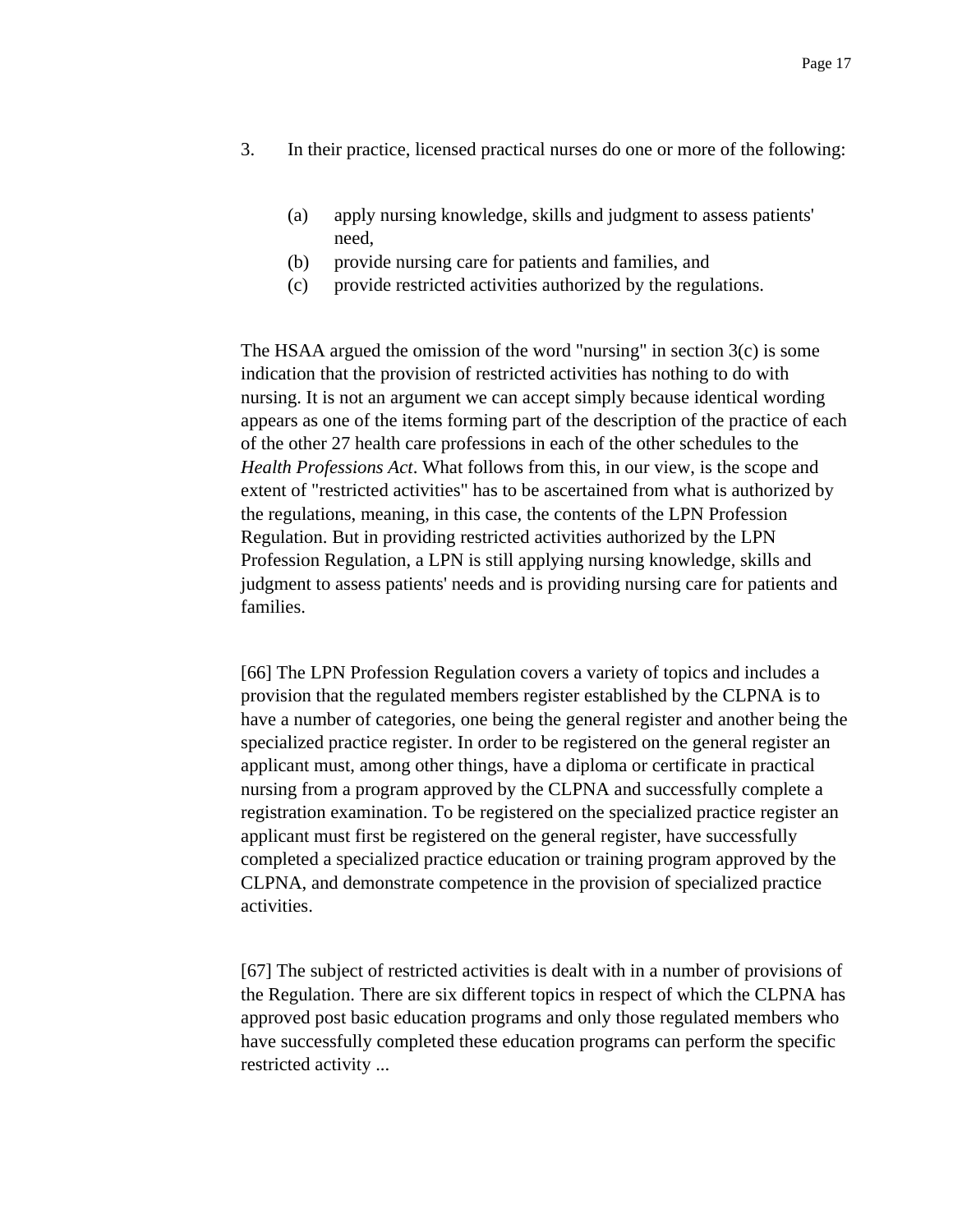In addition to those six topics, other provisions of the Regulation provide that all regulated members may, in the provision of nursing services, provide certain specified restricted activities and still other provisions allow regulated members to perform specified restricted activities if done under the supervision of an authorized practitioner or if done while a person who is authorized to perform that activity is available to provide assistance.

[68] The reference to "authorized practitioner" is defined in the LPN Profession Regulation to mean a person who performs a restricted activity while providing health services pursuant to the *Health Professions Act* or another enactment but does not include a regulated member of the CLPNA. While this would undoubtedly include a physician we have no evidence as to who else comes within that definition. We also note that this Regulation, unlike its predecessor, no longer states that direction to a LPN to provide clinical nursing services may only be given by a registered nurse, a psychiatric nurse or a physician. This change may be an indication of an evolving increase in the status of a LPN in the hierarchy of the health care disciplines.

[69] What we take from these legislative changes to the LPN profession is that the scope of practice has undergone some expansion and now includes a greater variety of restricted activities that may be performed by qualified LPNs as part of or as an adjunct to the regular LPN nursing duties ... The performance of "restricted activities" is now part and parcel of the practice of licensed practical nurses and so long as the individual member of the CLPNA meets the prescribed requirements to carry out those additional activities, in our opinion, she is for purposes of ascertaining the appropriate bargaining unit assignment, to be treated in the same manner as other LPNs.

**58** The RNs Regulation provides for the following categories for the regulated members register (a) registered nurse register; (b) nurse practitioner register; (c) certified graduate nurse register; (d) temporary register; and (e) courtesy register. An applicant to be registered on the registered nurse register must possess either a diploma or a baccalaureate degree in nursing from an approved nursing program undertaken in Alberta (but after January 1, 2010 only a baccalaureate degree will be accepted) and pass a registration exam. It appears the certified graduate nurse register is no longer available for anyone except those who are registered as such as of November 30, 2005 and those who were previously registered as such if they completed a preset number of hours of certified graduate nursing practice within the previous 5 years or if they complete an approved nursing refresher program. The provisions of this Regulation do not appear to contemplate a LPN becoming registered as a regulated member of CARNA.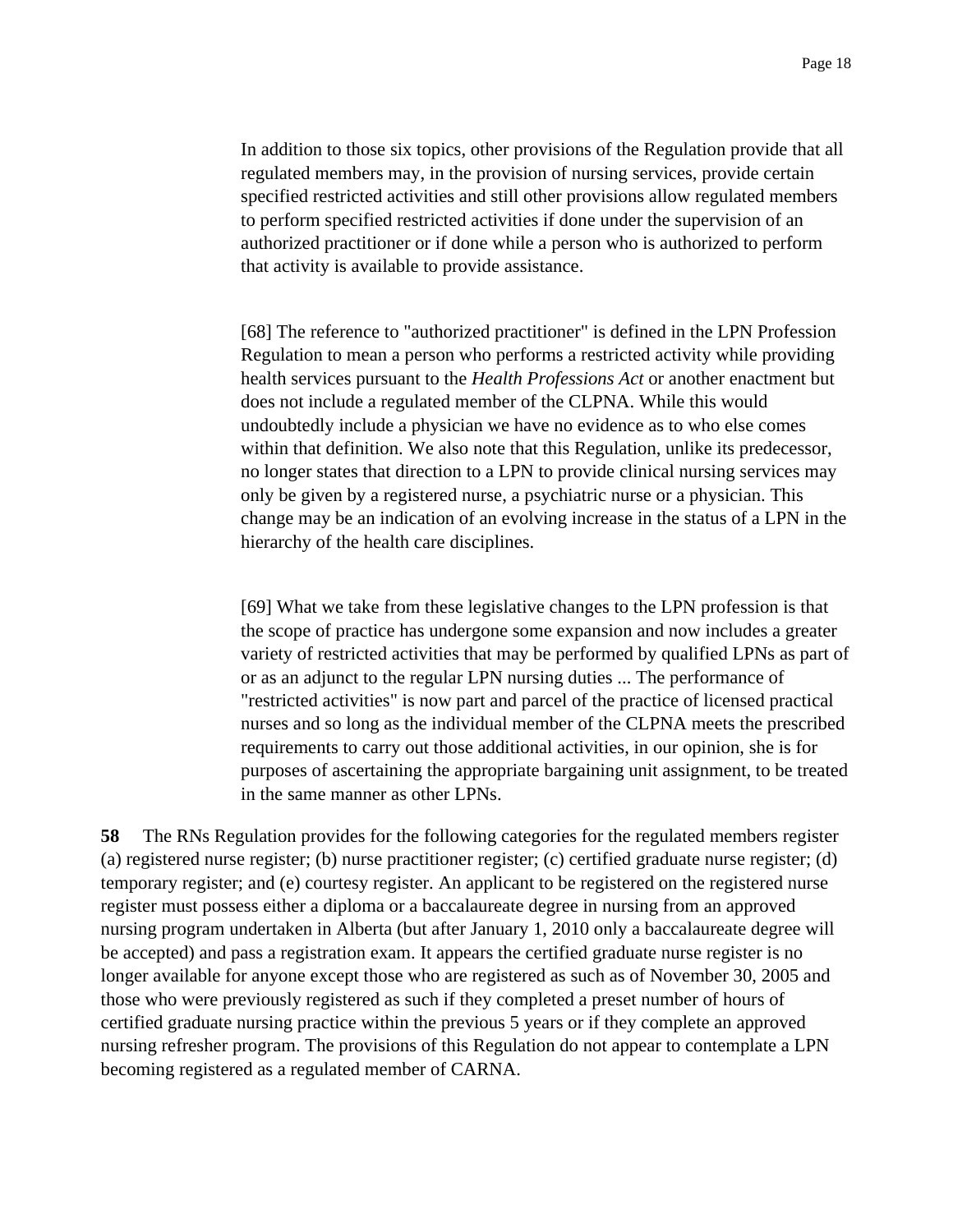**59** Pursuant to the Regulation, a RN may, within the practice of registered nursing, perform more than 20 specific restricted activities provided they are competent and act in accordance with the standards of practice adopted by CARNA. Also, a registered nurse may supervise the performance of certain of these restricted activities by a person not otherwise permitted to perform them if that person has the consent of and is supervised by the registered nurse and that other person is engaged in providing health services to another person.

**60** We accept that a RN undergoes a longer period of study and training to become entitled to engage in the practice of registered nursing than a LPN undergoes in order to become entitled to engage in practical nursing, and we recognize they each have their own professional college and their own Schedule to the *Health Professions Act*. However, since both have scopes of practice that include applying nursing knowledge, skills and judgment, the dividing line between the direct nursing care bargaining unit and the auxiliary nursing care unit, as it applies to LPNs, is becoming less distinct and harder to draw. In the *Edmonton LPN/OrthoTechs* decision the Board, at para. 77, quoted from its earlier decision in *UNA v. Calgary Regional Health Authority and HSAA* [1999] Alta. L.R.B.R. 458, at 472, as follows:

> For the Board's standard bargaining units to maintain continuing relevance, they must accommodate specialization and change. Any definition of "direct nursing care" has to continue to encompass the functions and roles that, *de facto*, are exclusively given to employees that have nursing training and that maintain professional registration - whatever those functions and roles are from time to time.

Also at page 473 of that decision are the following comments: decision:

If an employer makes a decision that a certain position requires a nurse, and restricts its recruitment accordingly, or if a position evolves in such a way that its incumbent requires nursing training, the situation falls squarely within the words at the end of the 2nd paragraph on page 623 of *UNA v. AHA supra [UNA v. Alberta Hospital Association et al.* [1986] Alta. L.R.B.R. 610]:

When the position requires a nursing background and accreditation, or in practice functions in a way that makes it clear, despite a job posting to the contrary, that it requires a nursing background then in our view the community of interest remains with the direct nursing care unit.

**61** In that 1999 *Calgary Regional Health Authority* decision the Board was dealing with a determination as to whether three employees who were registered nurses by training but who were engaged in work outside of the traditional role of bedside nursing belonged in UNA's direct nursing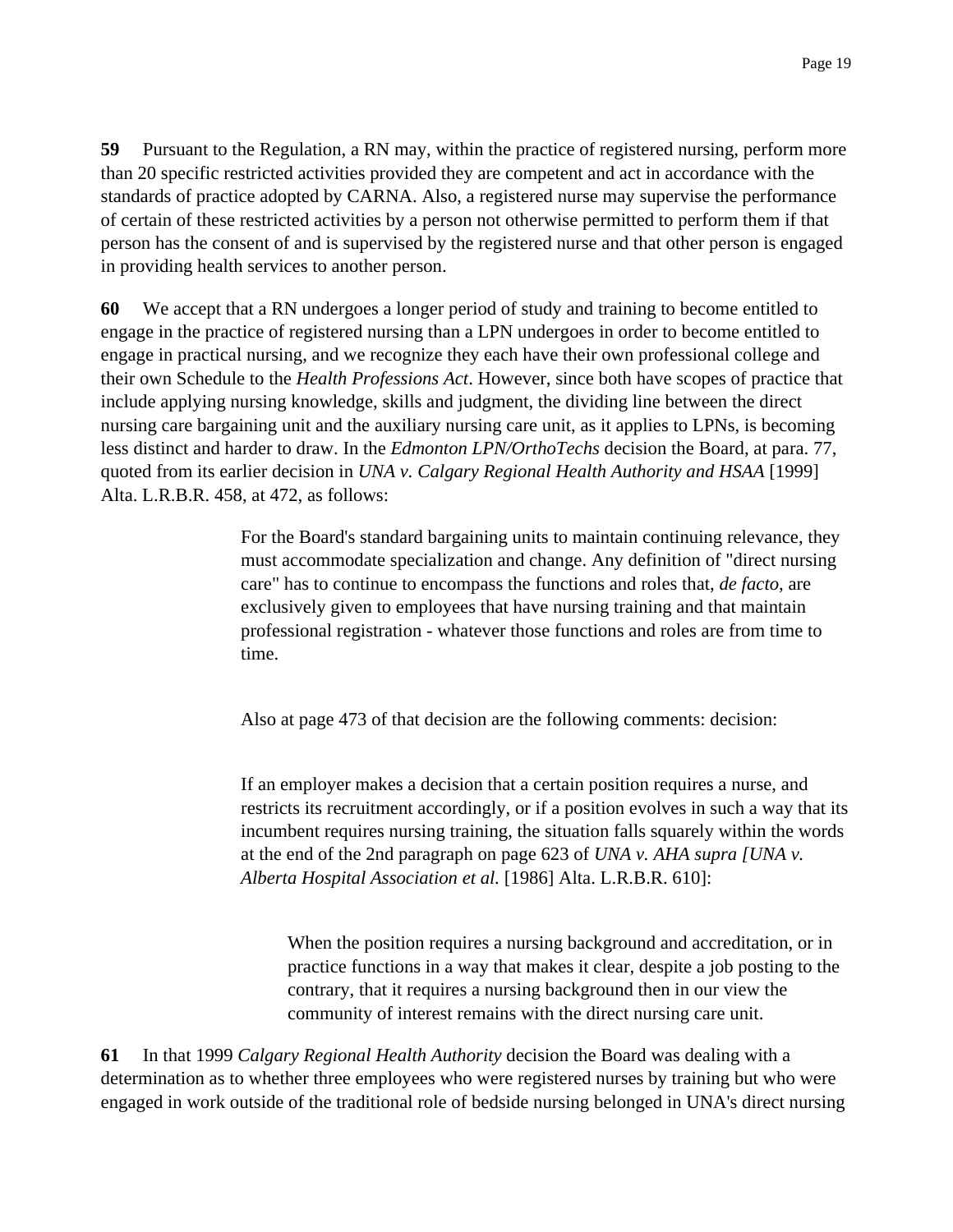care unit or in HSAA's paramedical professional unit. The fact this was a contest between UNA and HSAA explains that the references to "nursing" and "professional registration" were being made in respect of the then current *Nursing Profession Act.* Also, in that decision the Board quoted at length from its earlier 1986 decision involving *UNA v. Alberta Hospital Association* in which the historical development of the direct nursing care unit was outlined. One of the comments made in the 1986 decision, that was not quoted in the 1999 decision is the following at 622:

> ... we do recognize that the existence of professional qualifications and governance by the A.A.R.N. [the predecessor to CARNA] as a professional body, does create a very potent community of interest between all persons with that accreditation and training who are working at their profession whether directly or indirectly. The Board's five functional bargaining units are based primarily on the concept of community of interest and therefore this professional accreditation factor must be given some weight.

**62** Although the dividing line between the direct nursing care and the auxiliary nursing care units is becoming more difficult to draw that does not mean the dividing line has become impossible to ascertain. In determining how to discover the dividing line some assistance can be obtained from statements of general principle extracted from earlier Board decisions. In *HSAA v. AMHB, AUPE, CUPE, CHA and David Thompson Health Authority* [2004] Alta. L.R.B.R. 437 (the *"Therapy Assistants"* decision) the Board, at para. 69, stated in part:

> ... in these cases the Board has resisted trying to make comprehensive statements about the composition and boundaries of its standard bargaining units. As the Board stated in *HSAA v. Calgary Regional Health Authority* [1999] Alta. L.R.B.R. 458 at 466:

This Board has never attempted to exhaustively define the terms "paramedical professional" and "direct nursing care", nor has it tried to draw a hard-and-fast boundary between these two units. Instead it has enunciated the central idea behind these groupings in its decisions and Information Bulletins, while dealing with the inevitable boundary disputes on a case-by-case basis. The wisdom of this flexible incremental approach is apparent; these bargaining units (indeed all the standard bargaining units) have been durable over twenty-five years of extreme technological, organizational and occupational change in the health care industry. I propose to follow that approach in this case and to say little more than is required to resolve the bargaining unit status of these three employees.

**63** Also, in the *Therapy Assistants* decision the Board stated in part, at paras. 71 and 72:

[71] The meanings of the key terms in these bargaining unit descriptions ... are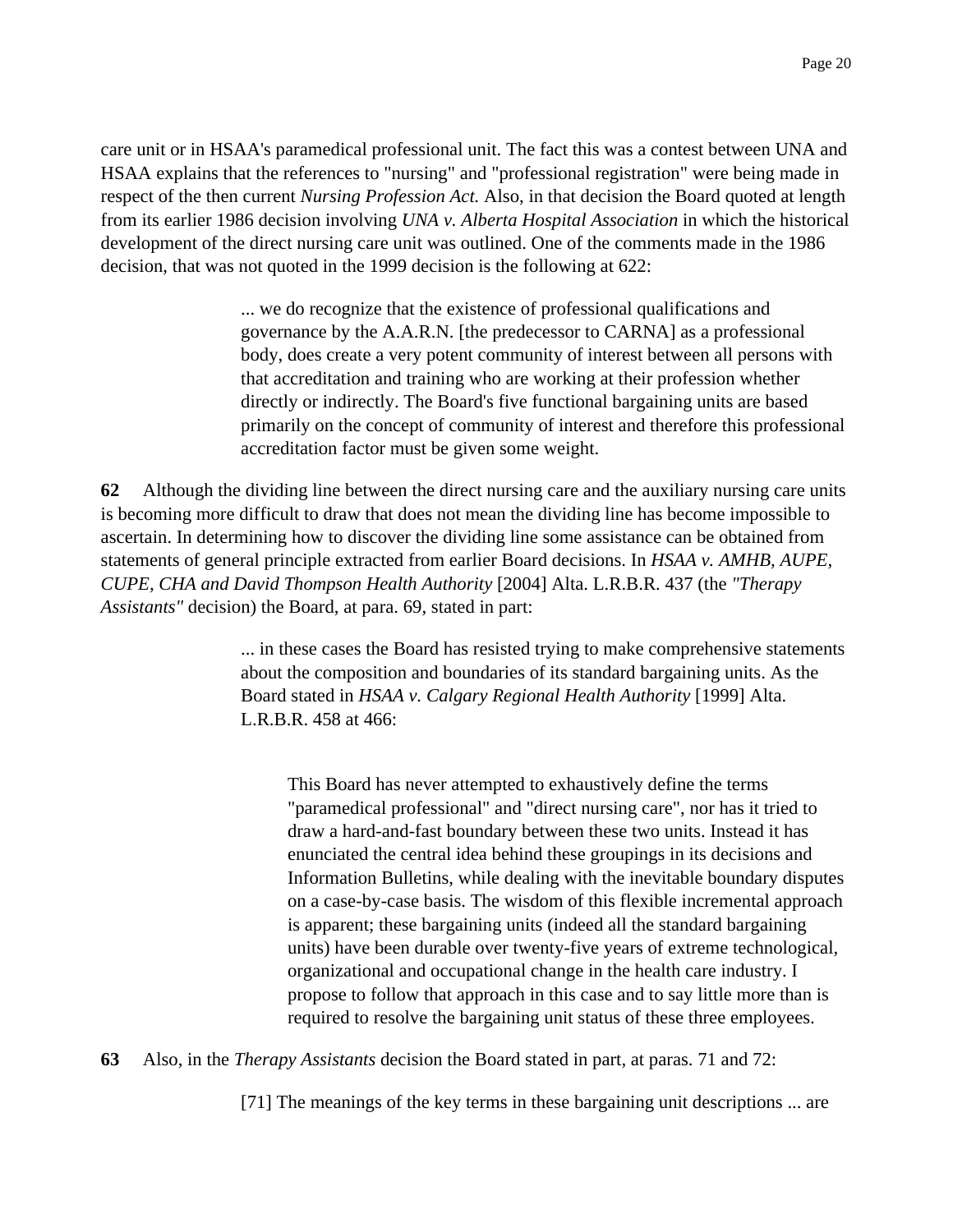not self-evident. They are capable of interpretation, which the Board does in light of the facts of the case, its jurisprudence, the policy behind and the history of the Board's standard bargaining unit descriptions, and concepts like community of interest. Many of the issues argued in this case were recently commented upon by another panel of the Board in *HSAA v. Capital Health Authority and AUPE* [2004] Alta. L.R.B.R. 264 (hereafter the "*Laboratory Assistants Case"*), in terms that reflect our own thinking ...

[72] On the interpretive issue of what, if any, weight is to be given to community of interest considerations in determinations of this kind, that panel said (at 294):

[81] (...) there was some discussion ... about "community of interest" considerations in determinations like this one. There was some debate about whether community of interest is a misplaced concept in determinations of which bargaining unit employees fall into. We are not troubled by the determination case law that speaks of community of interest considerations (...). It is true that community of interest is a very flexible concept that is of most use in fashioning units of employees that are appropriate for collective bargaining. It would, we agree, be a mistake to engage in community of interest analysis as a substitute for analysis of what the stated boundaries of a bargaining unit mean. But bargaining unit boundaries are not always perfectly certain of interpretation. Particularly in health care, where bargaining units rely on terms like "auxiliary" nursing care, paramedical "technical" services and "general support" services, there are rarely bright lines between the bargaining units. In close cases, where employees perform a mixture of duties that could fairly place them in one or another bargaining unit, or where the result depends on interpretation of an elastic term like "technical", we think that it is an acceptable practice to look at community of interest considerations to gain insight into what the intended scope of the bargaining unit is, and where it makes most sense to draw the precise boundary line between units.

**64** In the *Laboratory Assistants Case* the Board also made these comments about community of interest considerations:

> [87] A history of successful collective bargaining tends to reinforce the community of interest that exists within a bargaining unit ...

[88] Common membership in an occupational organization is a relevant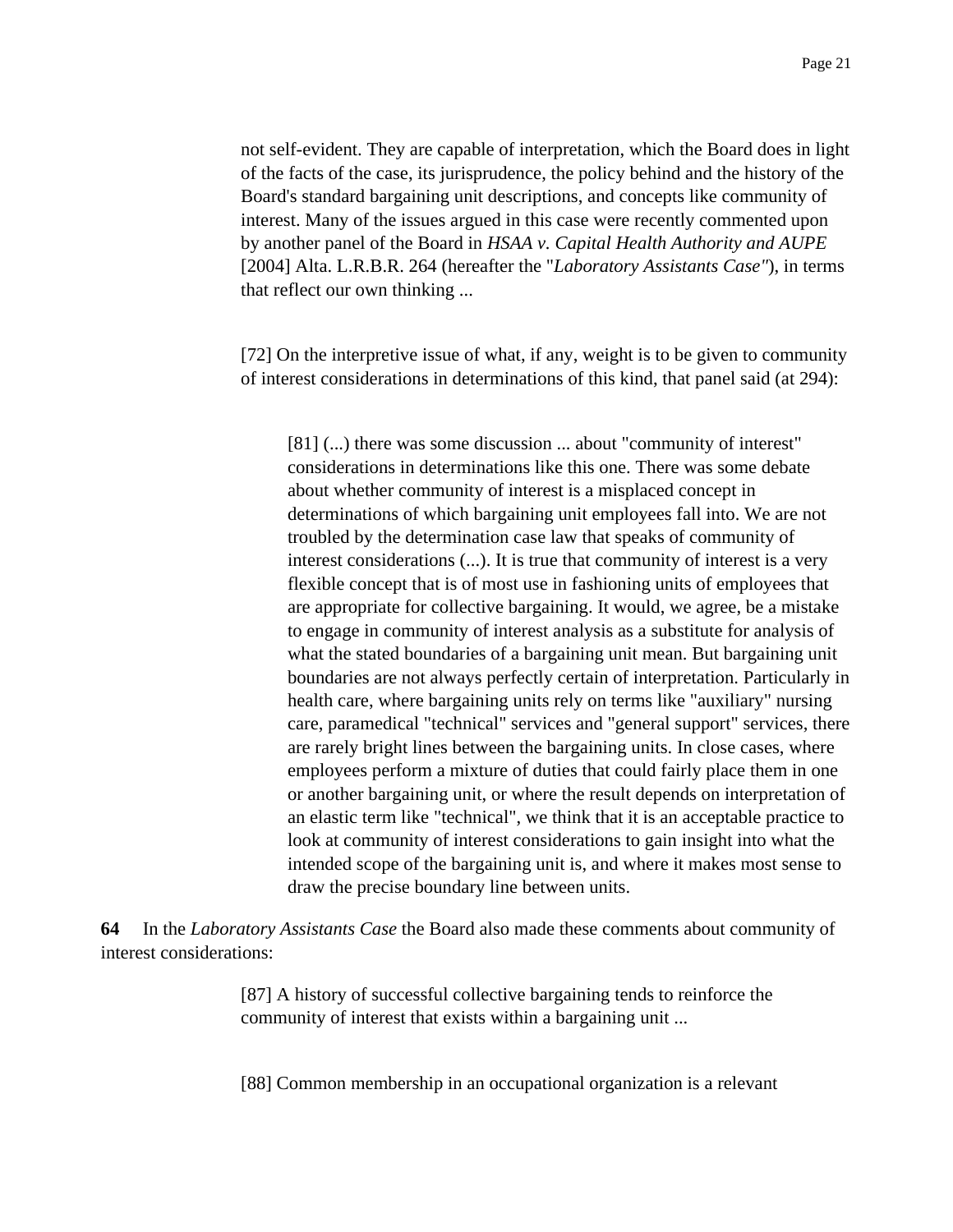consideration in the assessment of community of interest ...

**65** Each of AUPE, Shepherd's Care and UNA referred to and found some comfort in the **Graesser, J. Decision**. This is not surprising since much of that decision is taken up with a summary of many previous decisions of the Board relevant to the issue raised in *AUPE v. Capital Health Authority and HSAA* [2006] Alta. L.R.B.R. 70 (the "*Dental Assistants*" decision) and the unsuccessful reconsideration application, reported at [2006] Alta. L.R.B.R. LD-051. But none of the Board's previous decisions directly dealt with a contest between the direct nursing care and the auxiliary nursing care units giving the parties much latitude in drawing analogies as to what the Board and the Court might have done in respect of a contest between those two units. In that respect, AUPE sought to place some weight on the comment by Mr. Justice Graesser at para. 128 of his decision stating, "An analogy would be to place some ANC employees into the direct nursing care unit. In my view, that does not make labour relations sense. There are good reasons to have supervisors separated from those that they supervise." Since this comment is merely a passing remark and was not necessary for the Court's decision it would not be considered to be a binding precedent. The aspect of the *Dental Assistants* decision criticized by the Court and which led to that decision being quashed was the Board narrowed the scope of the auxiliary nursing care unit and expanded the scope of the paramedical professional and technical unit without providing any explanation for making these broad changes to existing Board policy.

**66** Instead of attempting to draw a dividing line between the direct nursing care and the auxiliary nursing care units, AUPE and the respondent employers argue that UNA is endeavouring to obscure or wipe out any such line, at least insofar as concerns the LPNs being part of the auxiliary nursing care unit. In rebuttal UNA states it is not trying to move the entire LPN classification into its bargaining units and, therefore, the Board should not perceive its applications to be an attempt to remove the LPN classification from AUPE's certificates, but only a desire by UNA to include in its certificates the specifically named LPNs. However, since UNA seeks to have all of the LPNs employed by each of the five employers at the specific locations included in the direct nursing care units the Board fails to see much validity in the distinction UNA is attempting to draw. Also UNA says, in effect, that the prime function of the LPNs is the provision of direct nursing care and carries on to assert that the activities outlined in the scope of practice of LPNs, in section 3 of Schedule 10 of the HPA, in fact describe direct nursing care. Although each of UNA's applications do outline certain functions performed by LPNs on patient assignments that are essentially the same as those performed by the RNs, the overlap of these particular functions is insufficient, in the Board's view, to support UNA's allegation that these LPNs are engaged in direct nursing care.

**67** Information Bulletin #10 outlines both direct nursing care and auxiliary nursing care units and comments upon the types of employees normally included in each of the units. For many years the Board has included the LPNs (and the predecessor occupations) in the auxiliary nursing care unit without objections or comments being raised over that placement. We appreciate the Bulletin does not mandate that LPNs be placed in this unit since it speaks of them being one of the groups "normally included" in the unit. But the Board's historical practice is not one that ought to be easily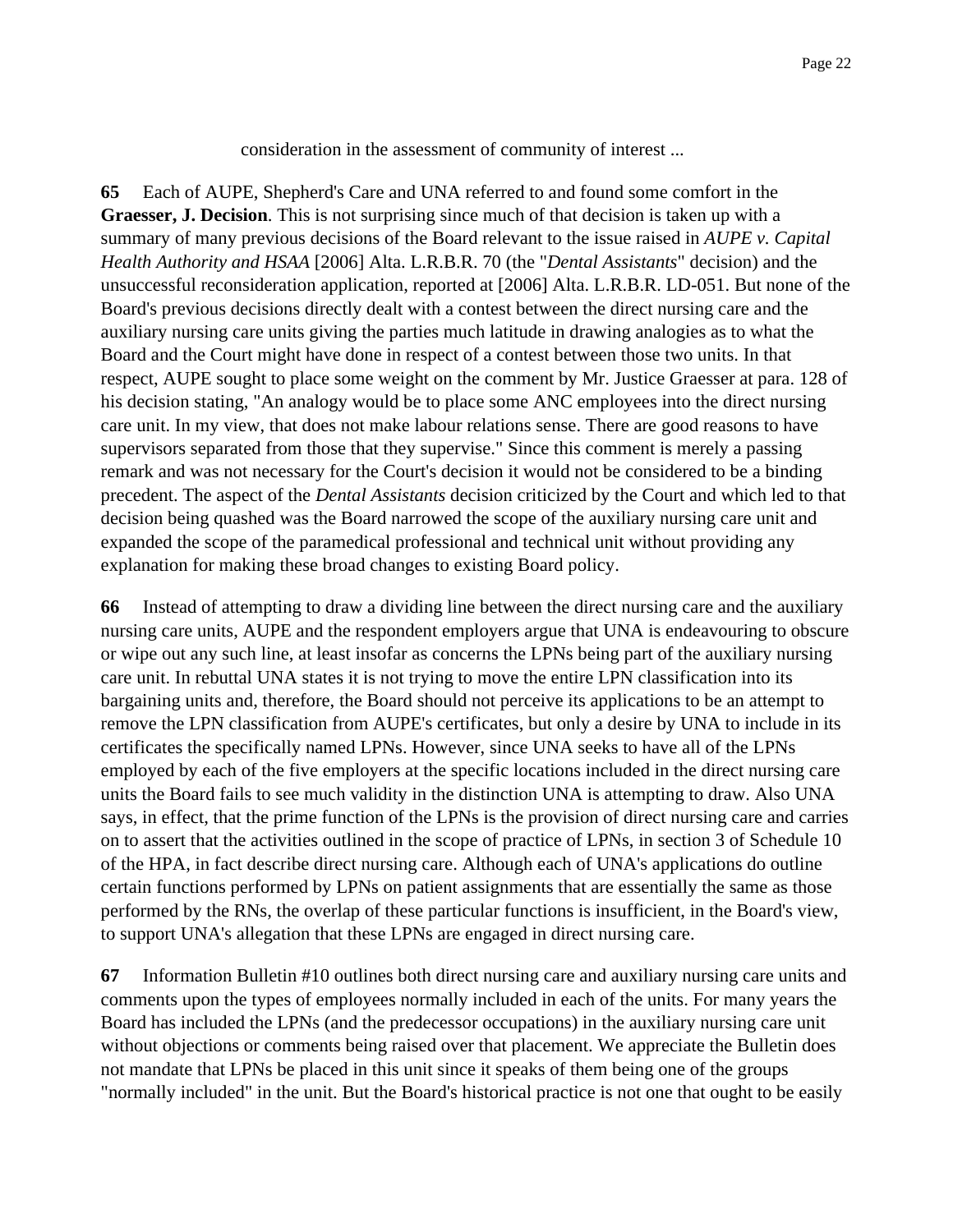disturbed at least in the absence of there being valid labour relations purposes for making what has the appearance of a significant change. If UNA's applications were to succeed then without question a decision by the Board to include LPNs in these direct nursing care units would be looked upon as having established a precedent that could be relied upon by others who desired to achieve a similar result.

**68** Of course it is true the Board heavily relies upon the job function an employee performs in making a determination as to which unit the employee is placed, and tends not to rely upon job titles or the qualifications the employee may possess. However, other considerations do play a role in deciding on the bargaining unit into which an employee is included. As mentioned in a number of the other decisions of the Board, community of interest considerations can come into play and, relevant to this case, these can include matters such as qualifications required by statute, governance by a statutorily mandated College, a history of successful collective bargaining, an ability or lack thereof for promotion to higher classifications within the unit, and statutory or constitutional impediments to being included in a particular bargaining unit.

**69** What all of this means is the determination applications submitted by UNA raise significant matters of concern to others than just AUPE and the five respondent employers. Since these applications, as presently framed, have a potential impact upon the auxiliary nursing care and direct nursing care units, in light of the applicable statutes and regulations, they ought not to be decided in the context of the present proceedings. Also, UNA's suggestion that the scope of practice of the LPNs outlined in Schedule 10 of the HPA is tantamount to "direct nursing care" is merely a suggestion but, in asserting that to be the case, UNA is effectively stating that all LPNs, not just those possessed of specialized practice education or training, are engaging in "direct nursing care". If UNA's suggestion had merit it would describe a situation that has prevailed long before 2003, when Schedule 10 was proclaimed, but presumably without giving rise to any concern on the part of UNA until 2008. Nothing is alleged to have occurred in 2008 that would serve to justify a change being made by the Board at this time to its long established practice of normally including the LPNs in the auxiliary nursing care unit. In the result, these applications are, in the opinion of the Board, without merit. Accordingly, the request for summary dismissal of the applications is allowed and those determination applications are dismissed.

**70** When a party seeks to have the Board reconsider and, perhaps, overturn a practice of long standing, especially one that could have a potential impact upon numerous employers and unions, it is likely a determination application limited to only a small number of employees or groups of employees is not the route to follow. Instead, the reference of a difference would appear to be a preferable method of seeking to have the Board embark upon such an inquiry, leaving the Board free to determine if submissions should be invited from all affected health care stakeholders who may appear to have an interest in the proper bargaining unit placement of the affected employee or groups of employees. The potential movement of some or all of the LPNs from the auxiliary nursing care unit into the direct nursing care unit is an example of the sort of issue that affects a long standing Board practice with a potential impact upon numerous other parties that is simply not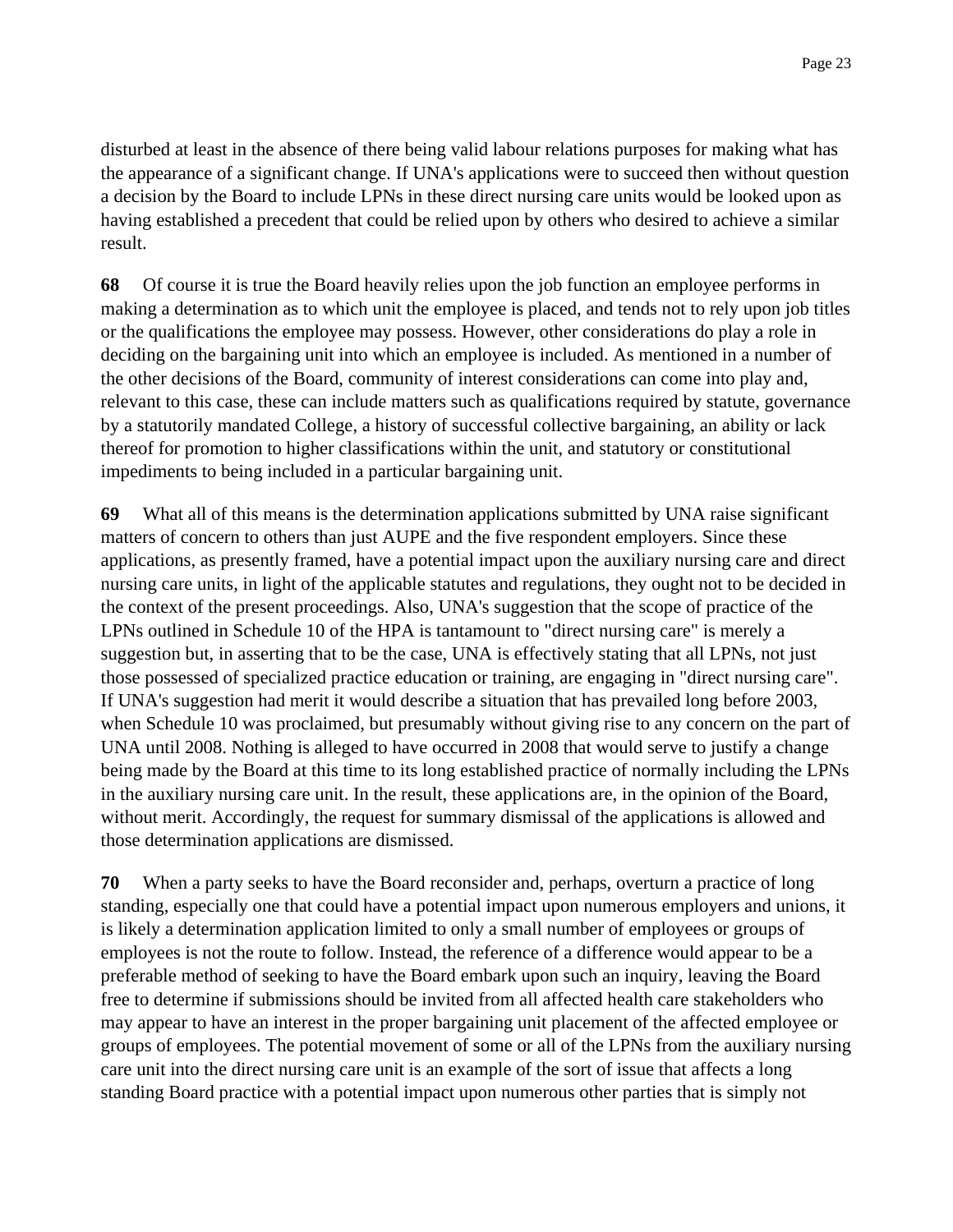capable of resolution through UNA's dismissed determination applications.

ISSUED and DATED at the City of Edmonton in the province of Alberta this 6th day of January, 2009 by the Labour Relations Board and signed by its Vice-Chair.

Gerald A. Lucas, Q.C., Vice-Chair

cp/e/qlmss/qlhcs